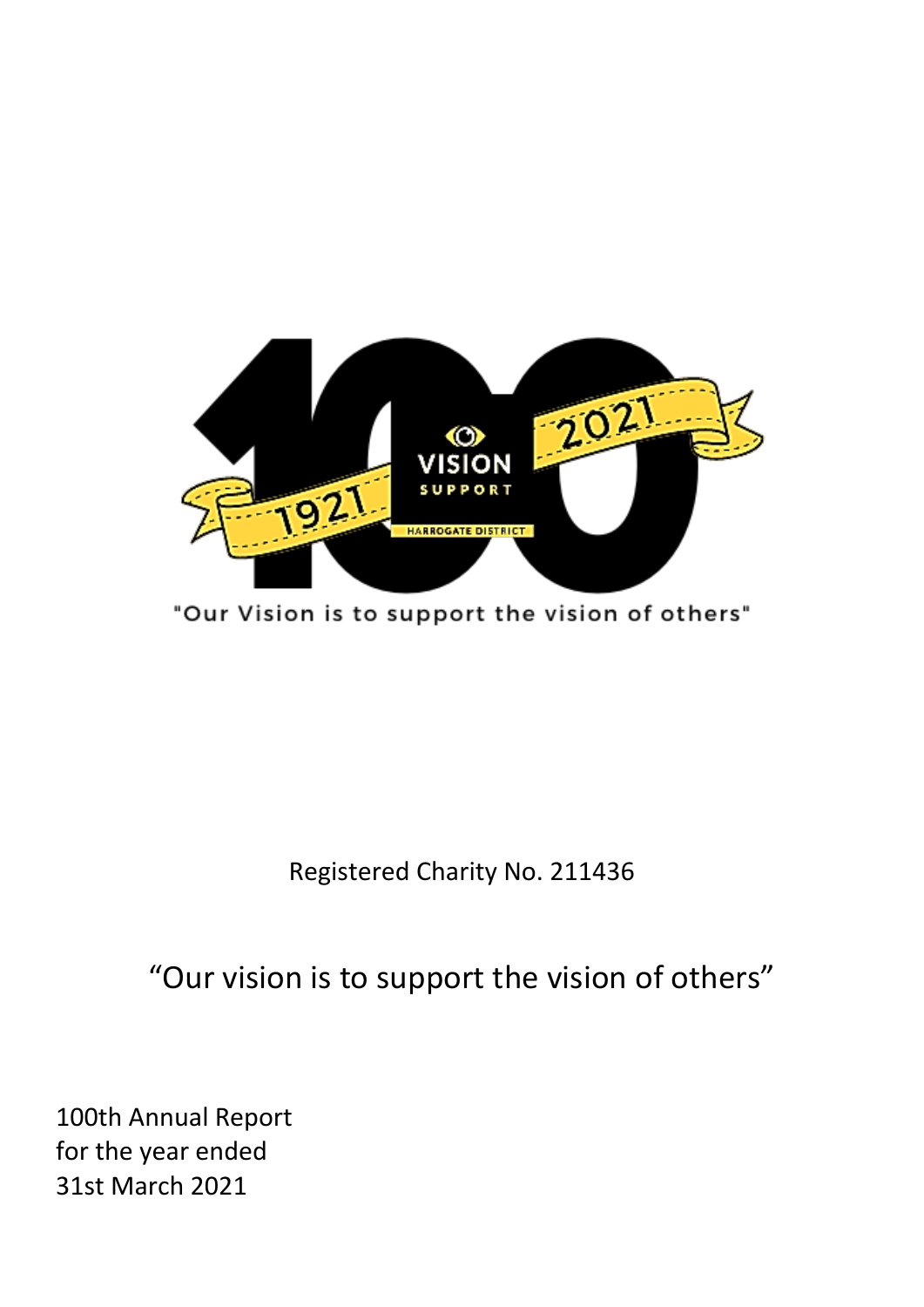# Trustees From 1st April 2020

| Chairman      | Robert Horner*   |
|---------------|------------------|
| Vice Chairman | Peter Jensen* ** |
| Secretary     | James Grimshaw*  |
| Treasurer     | Sara Horbury*    |

Members Eric Mitchell Doreen Flockton Alistair Ratcliffe John Mellor Robert Sergeant David Fisher Mary Kirk Stephen Kirk

\* Indicates a member of Executive Committee

\*\* Indicates committee member representing visually impaired

Hon. President Pauline Nolan

Chaplain Rev Michael Wearing

Staff

| <b>Director of Services</b> | Tanya Stimpson          |
|-----------------------------|-------------------------|
| Administrator               | Leesha Metcalf          |
| <b>Home Visitor</b>         | <b>Susan Richards</b>   |
| <b>Home Visitor</b>         | <b>Charlotte Seaton</b> |
| <b>ECLO</b>                 | Lauren Kaptain          |
| <b>Pottery Tutor</b>        | Kay Latto               |
|                             |                         |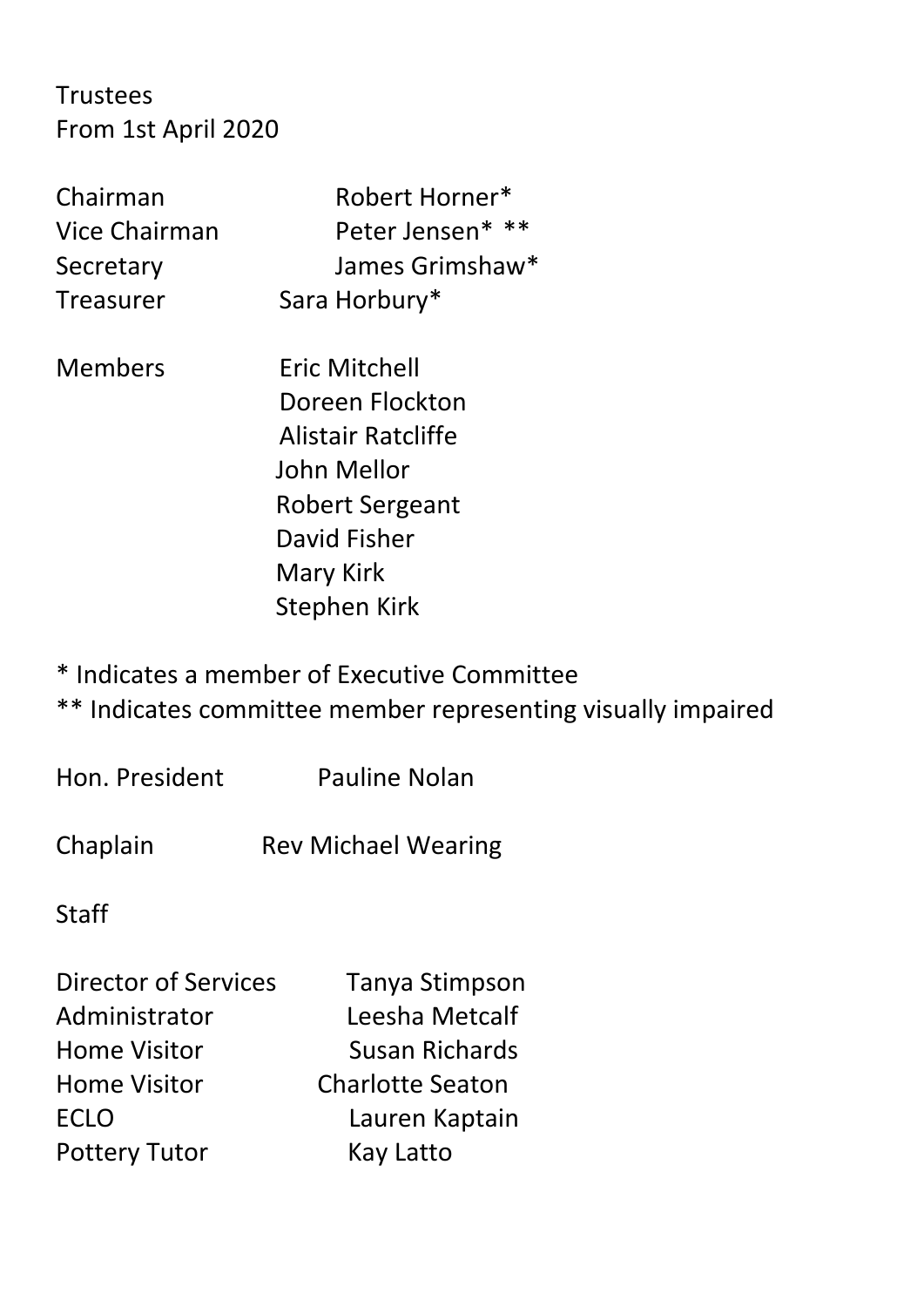# Constitution

"To respond appropriately to the needs of visually impaired people in the Harrogate district and in particular to provide and maintain a centre for social meetings and handicraft training for visually impaired people, entertainments, travel and holiday facilities and recreational health safety or occupational requisites to visually impaired people or their dependents."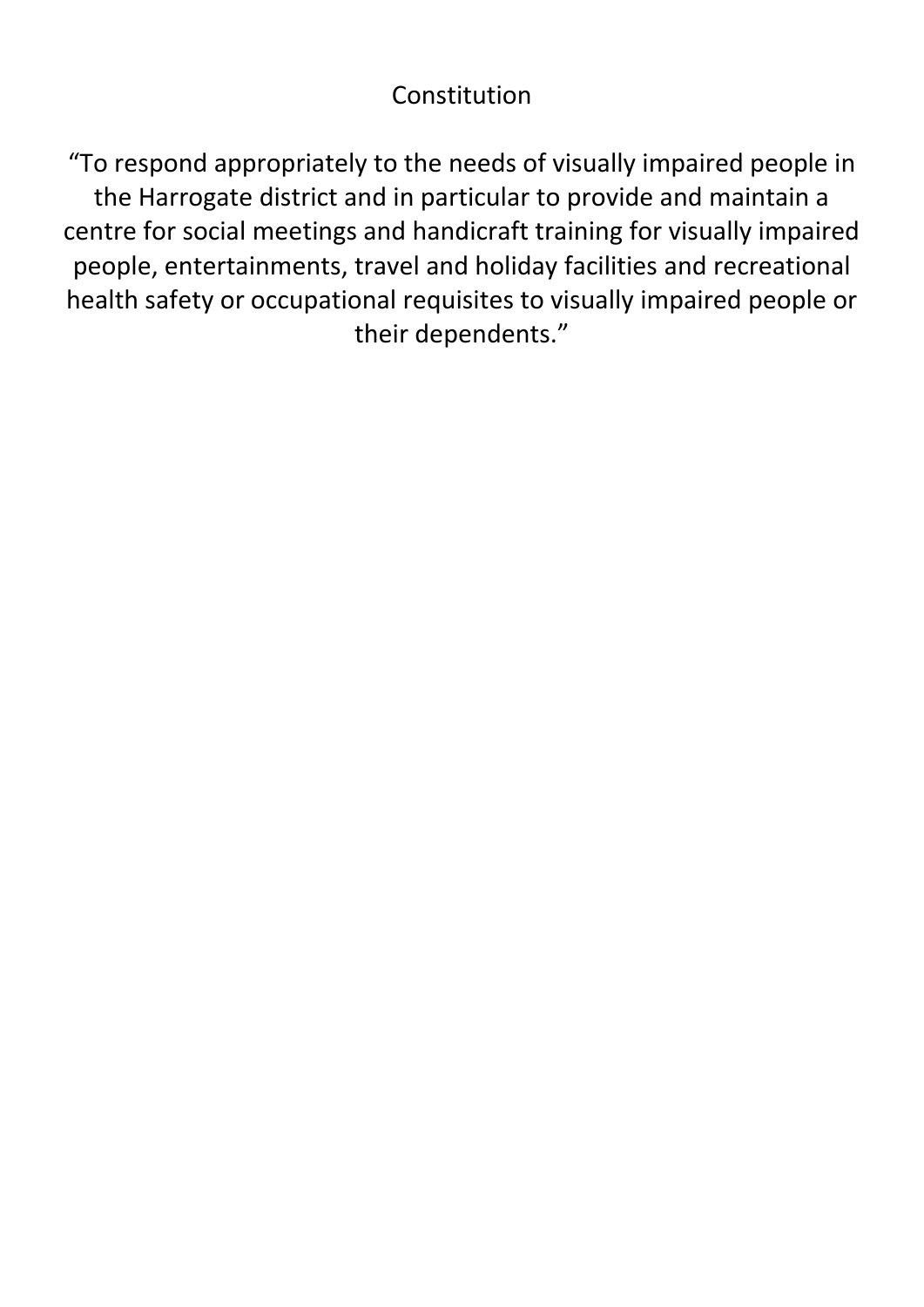### **Who can we help?**

Our services are accessible to anyone over the age of 18 experiencing sight loss, who lives within the boundaries of the Borough of Harrogate. However, if someone needs help and advice and lives in an area which has no help service, we are happy to advise and signpost accordingly.



Membership and our services are all free for members, their families and carers, with the exception of items for sale in the Resource Centre, social meals out, activities arranged by third parties and outings.

The Vision Support Centre on East Parade is open Monday to Friday 9.30 am to 4.00 pm and there is a telephone answering service if no one is immediately available.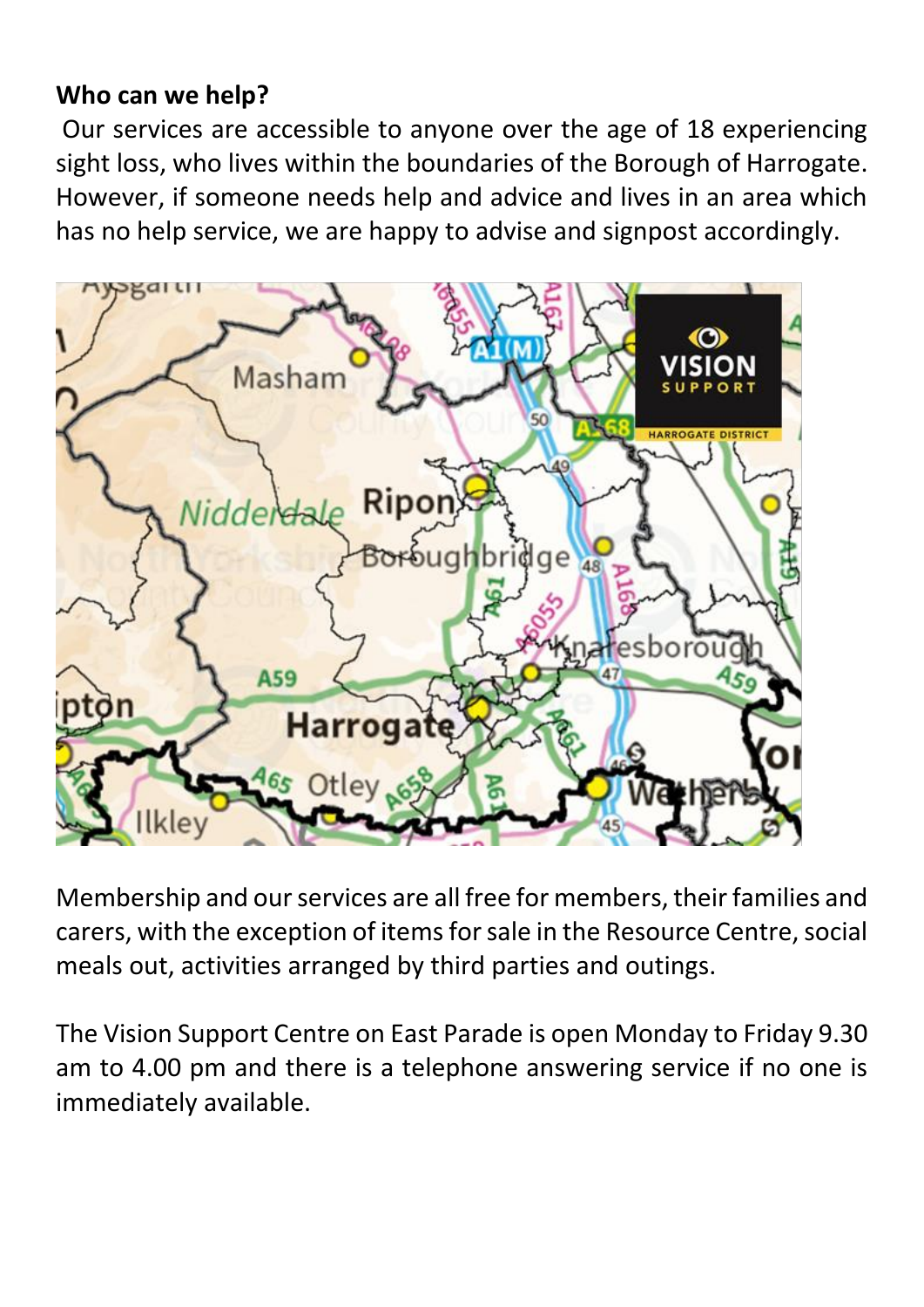### **A challenging year for our Centenary**

This wasn't the celebration we had hoped for. No one could ever have imagined that in such a short time, the whole world could be shut down by a virus, this usually only happens in the movies, however, it did happen, none of us knew how long the virus was going to be with us, across the globe we are all having to learn and adapt to living with the COVID virus.

It was important to us to carry on providing emotional and practical support to those that needed it in our sight loss community, after all over our 100 years we have had to continually adapt to meet the needs of our community even through the Second World War.



Early in the pandemic, Vision Support identified the greatest challenges for our members and adapted our services accordingly. The team worked together on new service delivery and ways in which we could continue supporting our existing members and those new to sight loss. We worked closely with the Eye Clinic teams at Harrogate Hospital and NYCC Sensory Team so that we could continuously adapt our support services around their service provision. This ensured that our sight loss community were receiving the help and support they needed throughout the pandemic.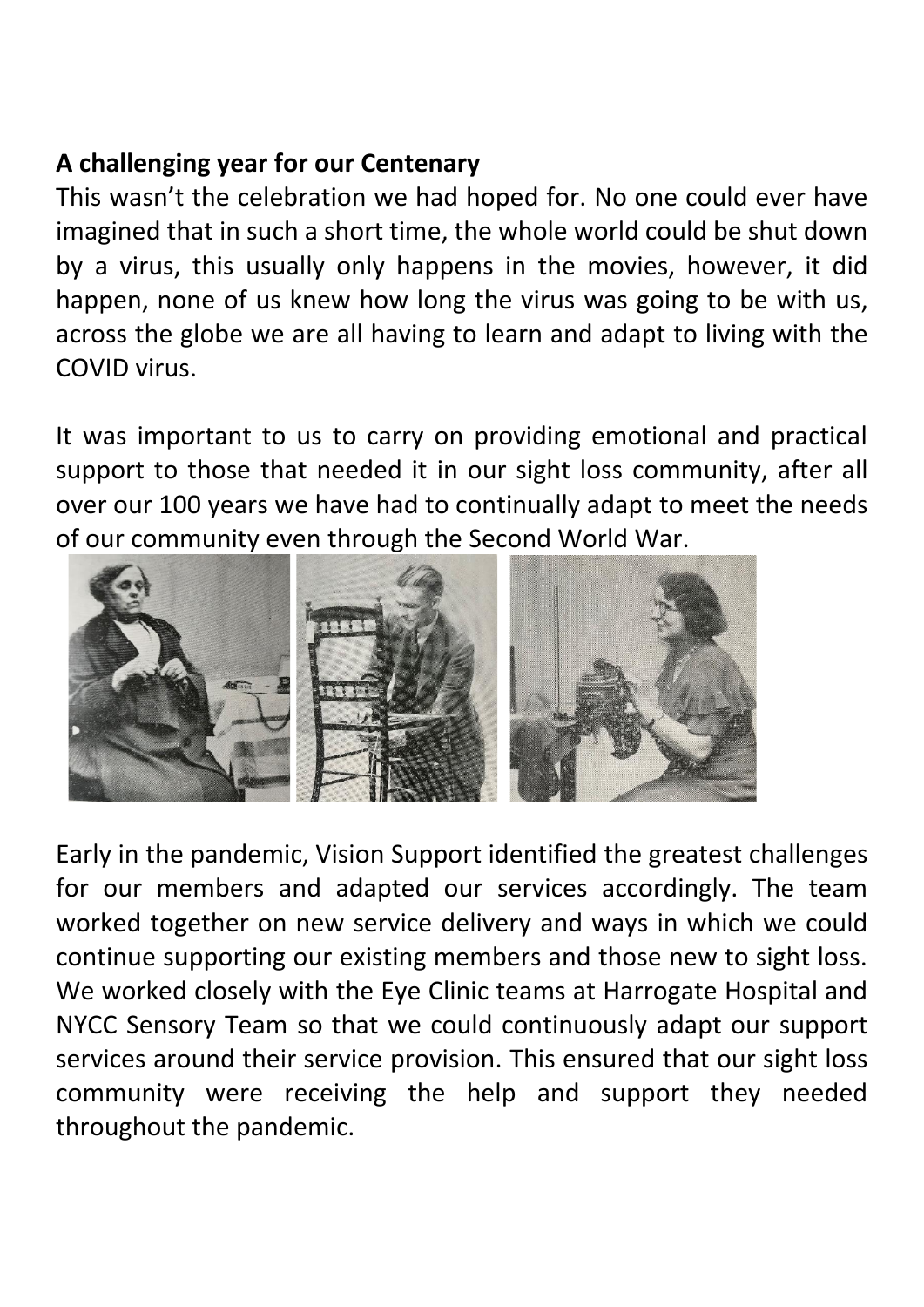Although this year has been challenging, especially for those our charity exists to serve, it has also had lots of successes. We hope to share these with you throughout this report. We shouldn't go any further though, without thanking our Vision Support Team, despite their own challenges they have given their all, their hearts, and souls to loosen ever so slightly the chains of isolation, offering genuine, compassion, friendship and support to our members and our community.

### **Important beginnings**

One of our first points of contact is our Eye Clinic Liaison Officer Service, offering practical and emotional support to those who are newly diagnosed with an eye condition or sight loss. Under usual circumstances we would deliver this service by attending the hospital eye clinics and holding face to face consultations with patients. Due to Covid restrictions, we adapted to offer this service remotely by contacting referred patients by phone. This allowed more time to talk for patients at the right time, when they may be concerned about their eye condition, where to find extra support during Covid, their future with sight loss, staying in work, driving, and managing at home with everyday tasks. Our Eye Clinic Liaison Officer, Lauren, was able to offer the emotional & practical support that was so desperately needed. Our Eye Clinic Liaison Service was also invaluable to the hospital Low Vision Clinic, Lauren was able to support the clinic staff through their transition to a remote service, Lauren made 100's of appointment follow up calls to offer advice and support to those patients. **Overall, the Eye Clinic Liaison Service Supported 266 new patients and continued to support all our existing members who required liaison services.** Many of those new patients continue to be supported by us.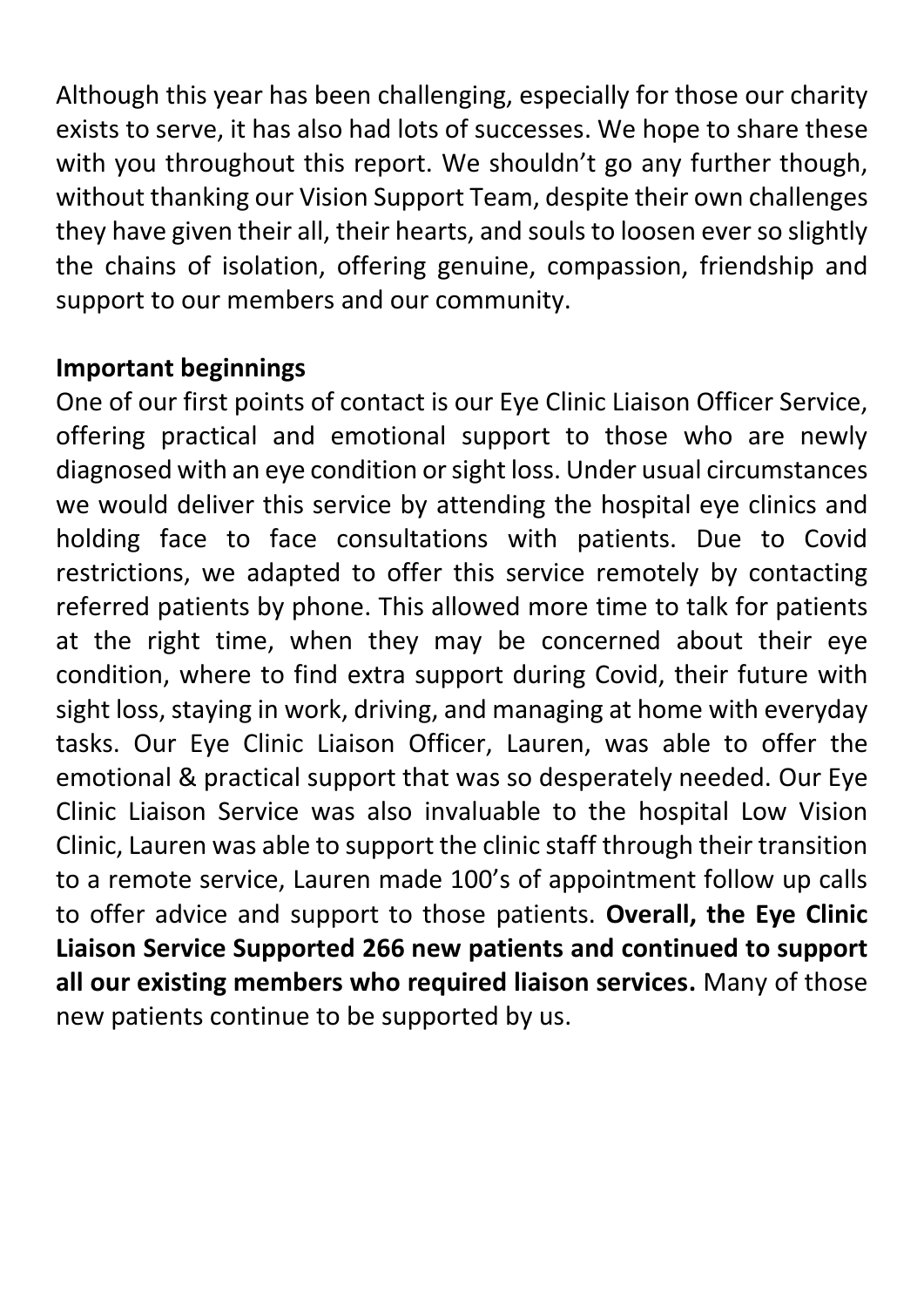# **Lauren Kaptain talks about her role as an Eye Clinic Liaison Officer (ECLO)**

April 2020 was such a strange and scary time for us all. I am forever grateful for how the Centre's leadership handled those early days and the various transitions that were to come. The safety of our members, staff, and volunteers was paramount. But, while prioritising safety, the Centre did not shut down. From the very beginning, Tanya and our Trustees realised how crucial it would be to keep going, albeit in a different way. The health and social care systems were being understandably reshuffled, with many front line staff redeployed, and we at VSHD needed to maintain — strengthen, even — advocacy and access to support for people with sight loss (including people who would lose sight *during* COVID).

My role as Eye Clinic Liaison Officer changed dramatically in its physical sense — sadly no more mingling in clinic corridors! — but stayed true to its purpose and intensified in its extent.

The hospital staff were marvellous in how they liaised with me to ensure referrals could carry on. This involved ophthalmology secretaries taking extra time to gather and send paperwork by post (which I would have previously collected in person), coordinating with me on password protected files (which later led to my getting an NHS email address, a game-changer!), and having regular phone catchups to discuss patient situations.

The hospital Low Vision Clinic adopted a similar approach to ours in refusing to shut down entirely and adapting their methods as well as they could. Mid-pandemic, they asked for my help in running their telephone low vision assessment service — another example of our ever-strengthening relationship with our local NHS.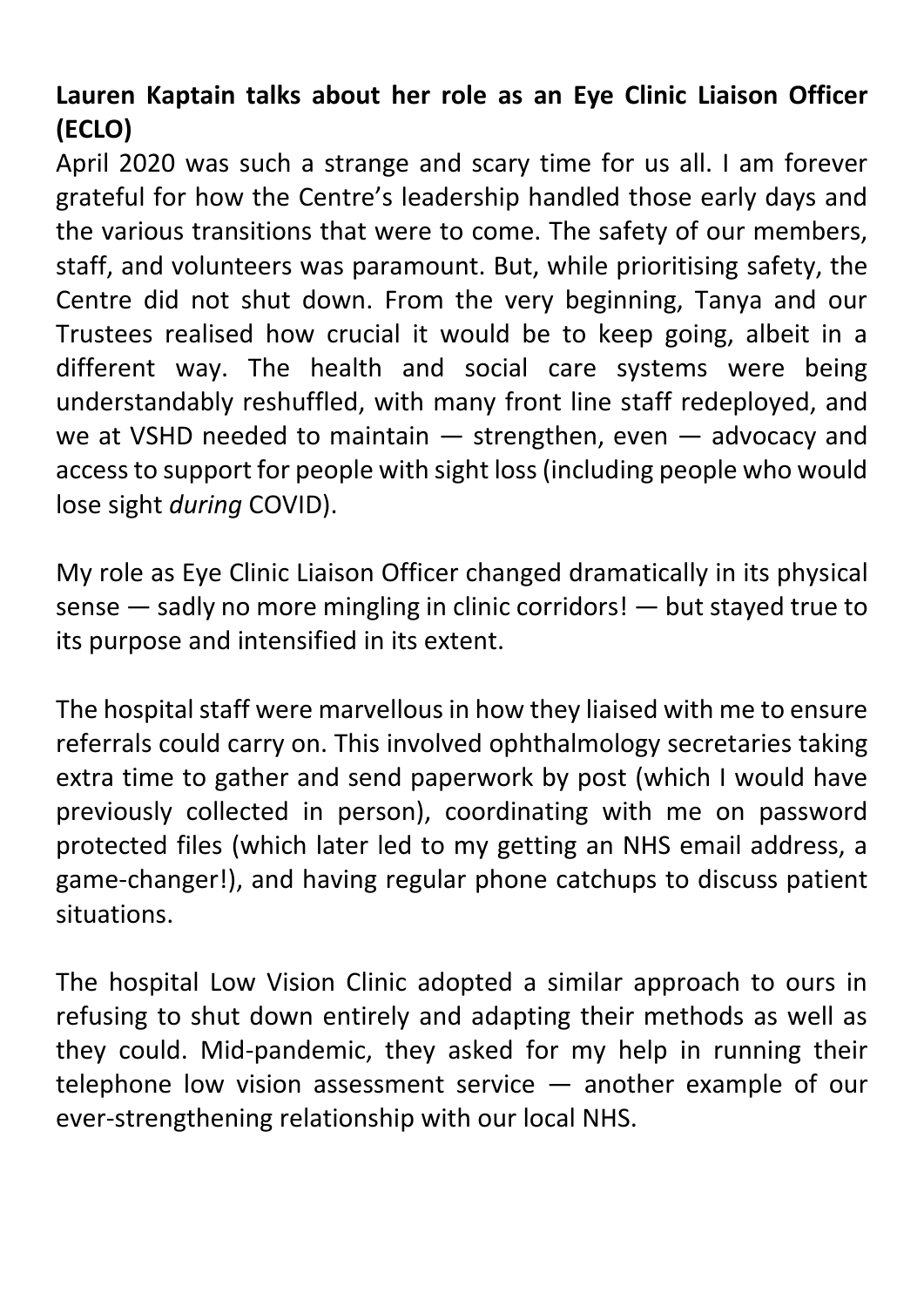Throughout the lockdowns, on several occasions, I worked with clinic staff and local opticians to triage and arrange urgent appointments for patients — some of which led to timely diagnosis and treatment for wet AMD, which reduced or prevented permanent sight loss.

With cooperation from clinic staff, consultants, and some brilliant local opticians, we also found different ways of facilitating Certification and Registration, which had become more difficult due to a variety of pandemic-related forces. For eligible patients, this allowed them to access important social and financial benefits, as well as rehabilitation from our incredible North Yorkshire County Council Sensory Team, with whom we also developed a deeper relationship. In fact, increased coordination during COVID led to the establishment of regular meetings between us at VSHD, the Low Vision Clinic, and NYCC Sensory Team which we hope to carry on long into the future.

I will always remember a comment I read in an online discussion group during the first lockdown. A visually impaired participant commented on our new vocabulary, and how 'isolation' to her really meant 'twiceolation'. She noted she already felt isolated due to sight loss — because of societal barriers and lack of public understanding. Now, as 'social distancing' became part of our daily life (with many visually impaired people unable to gauge their distance from fellow shoppers, walkers, or queuers — some losing confidence to go out at all), bus travel becoming less available, and in-person support services (even visits from friends) fewer and farther between… isolation took on a whole new level.

I hope that for the people we supported with phone calls, letters, and behind-the-scenes liaising… that they felt less alone and felt heard and cared for. Although the year had awful moments, it also had bright spots — long phone conversations and laughter with service users, old and new. Stronger relationships with our NHS and community partners.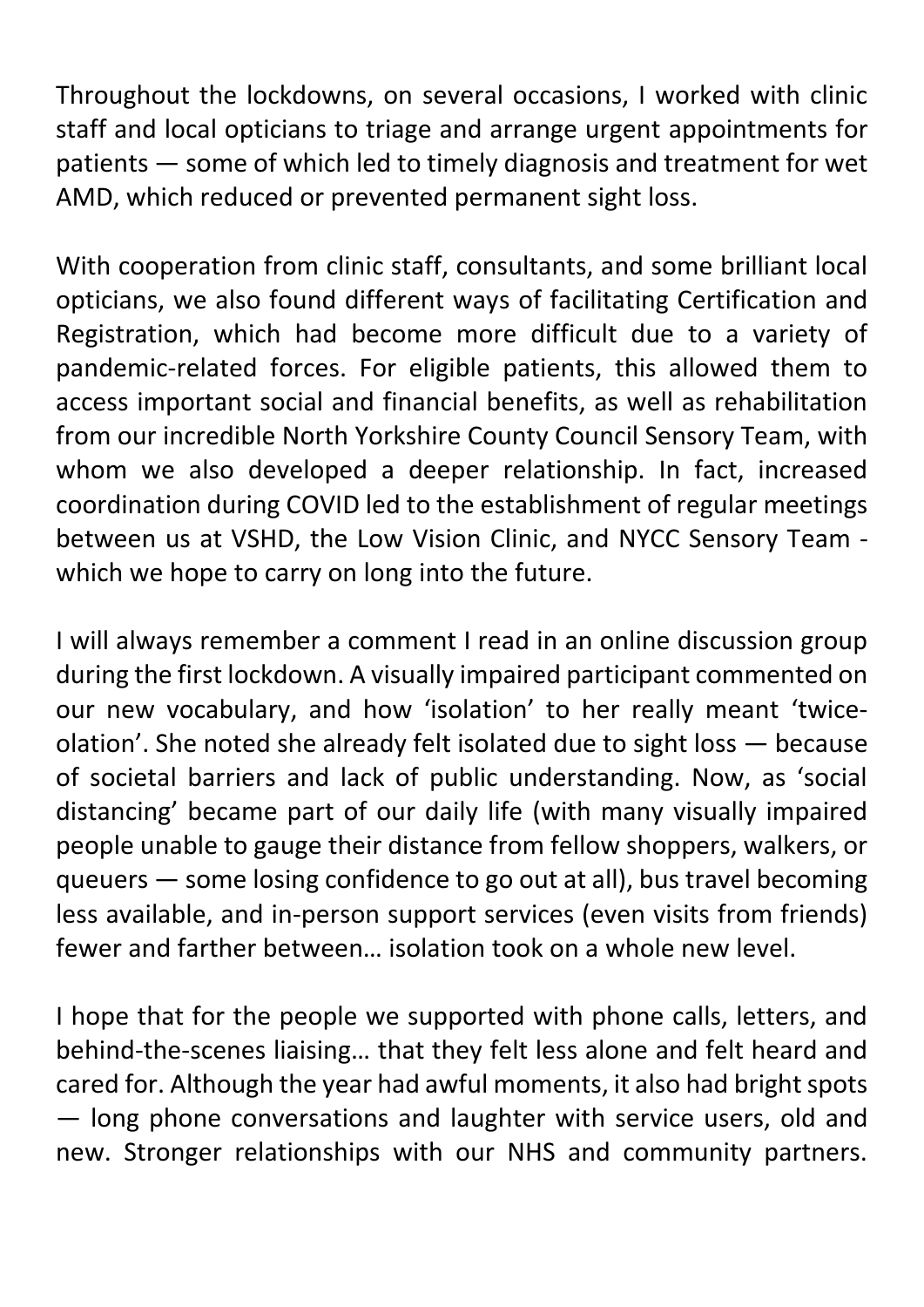Bonding between us as colleagues, who were each experiencing our own challenges along the way. I know that, for myself, these positives kept me going.

I am so pleased to be writing this report knowing our centre is open again, many community services are back up and running, and families are enjoying long-awaited reunions. We may not be out of the woods just yet, but we have come such a long way. I feel fortunate to be part of the VSHD team and able to look forward to a bright future for the centre and the community it serves. We are here for you, for each other.

# **The Vision Support Centre – Russell Sergeant House**

During the pandemic our Centre was open for those new to sight loss by prearranged appointments only, we continued to help people have access to the aids and resources they needed to stay independent and were able to offer socially distanced IT appointments for those who were living alone and were dependent on their technology to live independently. We also opened our Centre to enable the NYCC Sensory Team to bring in new clients with sight loss to help them access information, aids and resources in a safe environment, as at this time there were no home visits being carried out by statutory agencies.

Although the Centre activities were postponed for a year during the pandemic, we are now open and delivering our full range of Centre activities. We offer a vast range of regular activities which promote and encourage independent living and the learning of new skills. The activities we organise are also an opportunity to share experiences from one another and learn ways in which to adapt in order to achieve. We do this through craft and education: IT tuition, basketry, card making, pottery, craft and knitting. Items made in these classes are sold at the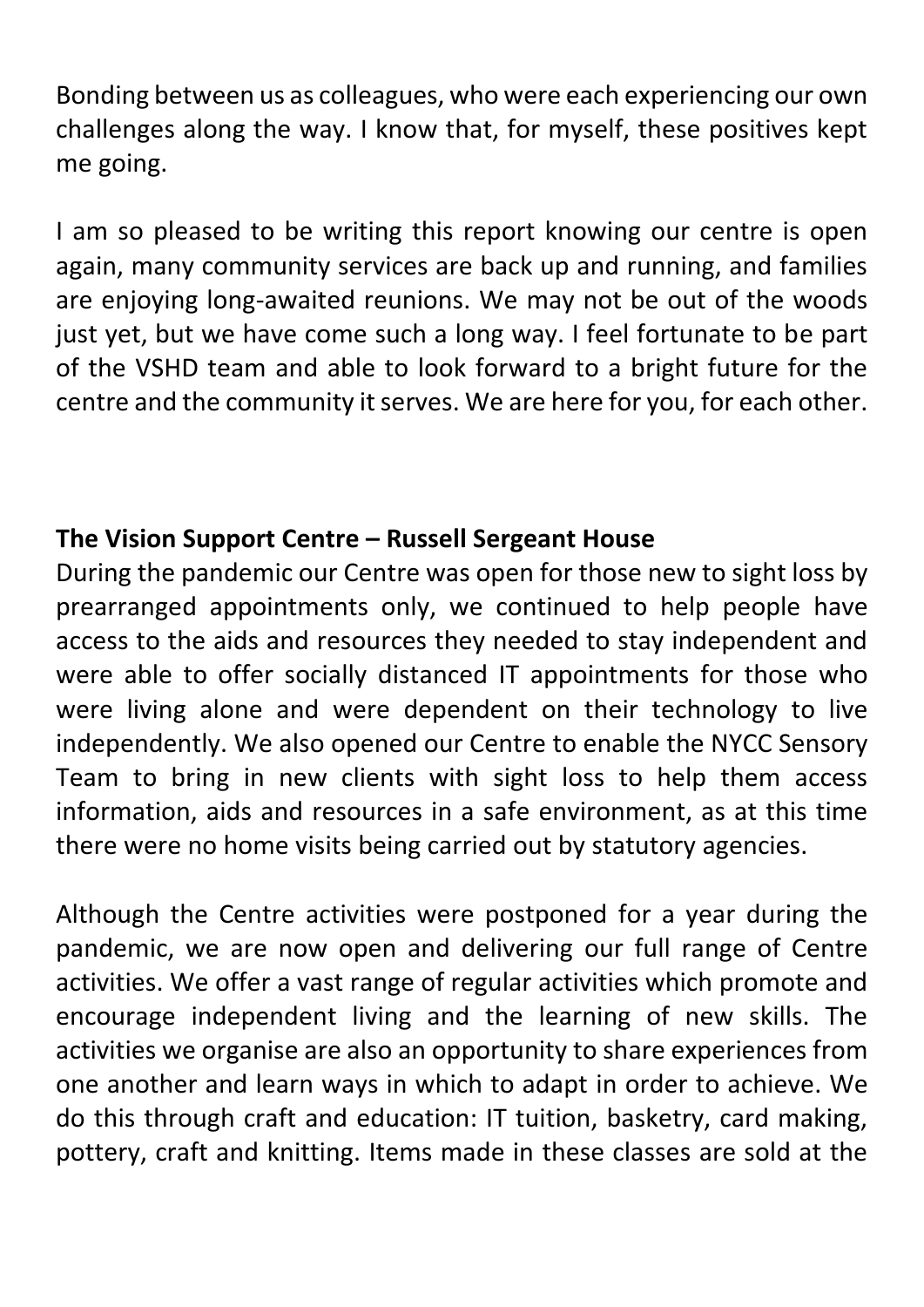Centre and at events to raise the funds to purchase more materials. Our clay sculptures are often exhibited to showcase the fantastic achievements of our members. The pottery class have been invited to exhibit their work at The Sculpture Show North in the Corn Exchange, Leeds, The Communication in the Coroller control of the 2021. [https://sculptureshownorth.co.uk/index.php/exhibitor\\_16/](https://sculptureshownorth.co.uk/index.php/exhibitor_16/)

# **Spreading the support**

Our quarterly newsletter turned into a monthly one, as the lockdown began it became obvious very early on that our sight loss community were unable to access the vital information that was required for them to take advantage of food delivery services, community support and generally what was happening locally in their community and and what sight loss services were still available to them nationally. The newsletter became a vital source of accessible information and was available in large print, braille, audio and by email. The newsletter also contained lots of 'things to do', recipes, knitting patterns, quizzes and jokes. It became a resource for members to contact each other and share their thoughts, poems, and ideas to stay busy and occupied during this difficult time of isolation. The newsletter continues to be a great success and a useful resource for keeping our members, volunteers and supporters informed about services, events and useful information relating to sight loss. **7200 accessible newsletters were sent to members.**

We also share our news and events on Facebook and Twitter, the more we post the more we hope to promote our services to an ever-growing population of visually impaired people.

**Changes to the Home Visiting Service – 1196 vision support calls made.** Immediate changes were made to our home visiting service as we were no longer able to enter our members homes, instead the home visitors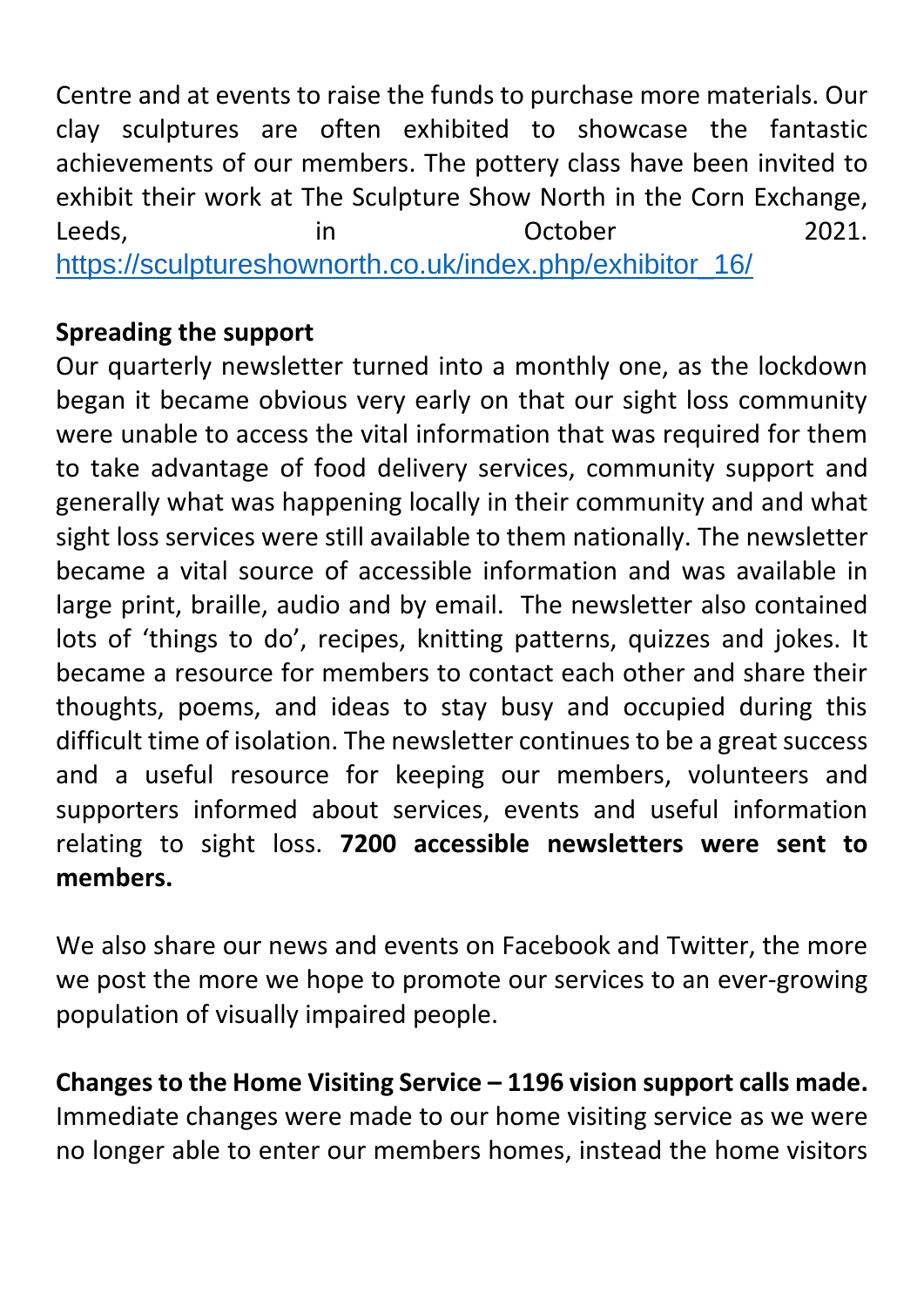made regular support calls to their existing members, this enabled them to quickly identify those who were particularly vulnerable and would need more support from ourselves and our local statutory organisations during the pandemic. The home visitors were then able to ensure that our members received the help and support they needed. Our adapted home visiting service was a vital tool in ensuring that new members were fully supported and transitioned smoothly from the ECLO service to be supported by our home visitors over the phone. Many of those people new to sight loss are now attending the Centre for activities and those who are unable to will continue to be called by our home visitors until home visits resume in the New Year.

# **Sue Richards, talks about the challenging year of being a home visitor**

This has been an extremely challenging year for Vision Support Home Visiting as for the whole Country, with the Pandemic which has endured 3 Lockdowns, nearly 9 months of isolation and no visiting allowed.

In the first few months from April 2020, it was extremely challenging and difficult for most of our members in one way or another. I came into the office to answer the phone and deal with any queries and liaise with the other Staff and Volunteers who remained at home. We, as a Team, had weekly zoom meetings so that we could discuss any situations and support each other. We also gathered and shared information, many times coming from the Members themselves, on local shops that would deliver locally for free. This included food emporiums such as Fish and Chip shops and pubs that would do a delivery service for free.

In the first few months, some of the main difficulties for our Members, were things like accessing essential shopping. This was problematic, as those who would normally order online or by telephone ordering, were cut off by many Supermarkets, as unless they had received the Government letter telling them to shield, they didn't have access to online or phoning in their orders. I assisted some by shopping for them and dropping it off or, if it was a resource they required, we delivered it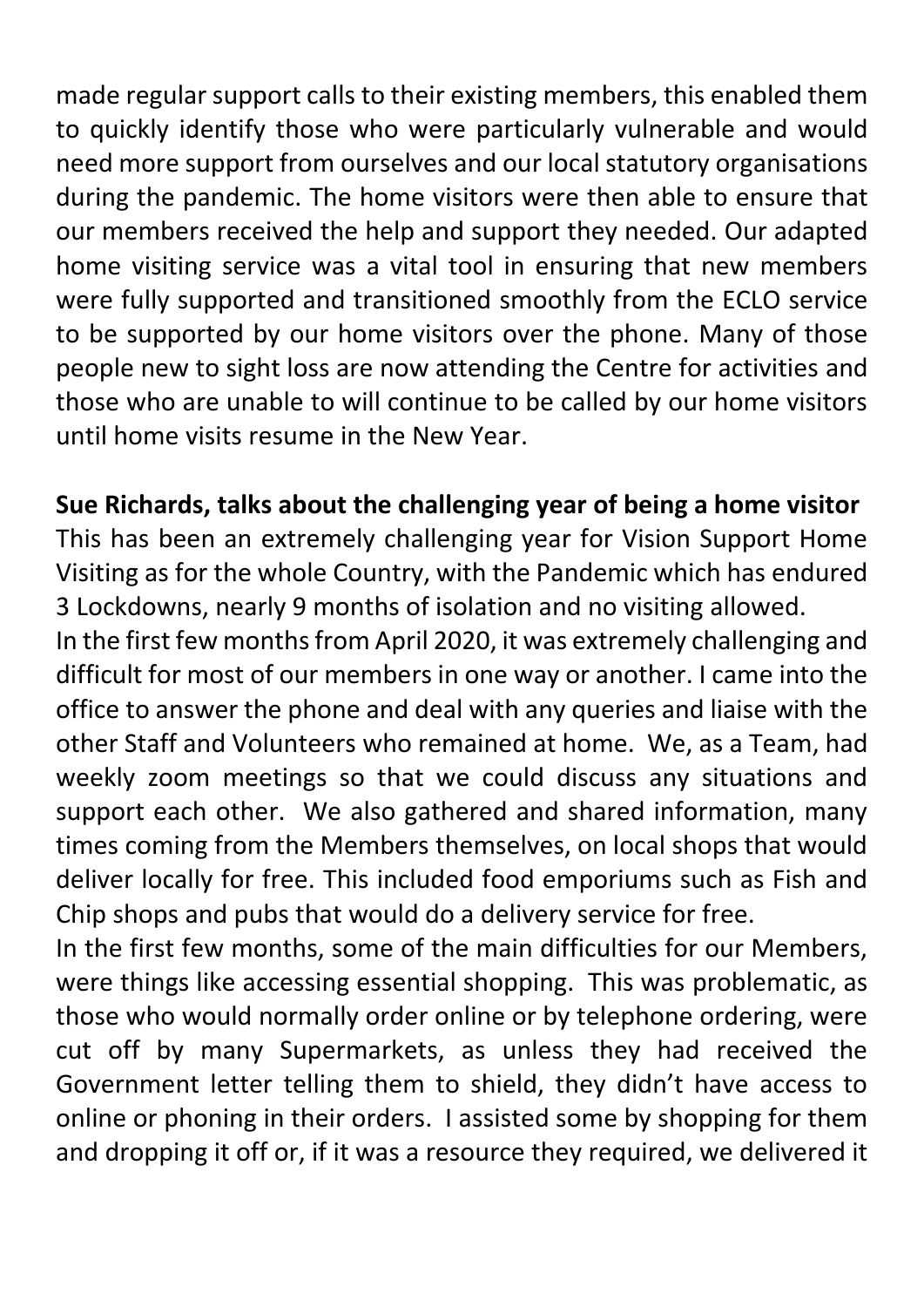to their door. For those who were unable to get to the Pharmacy to collect prescriptions and were unable to register with the delivery services as these were inundated and over-subscribed, we collected these prescriptions and dropped them at their doors. We continued to make support phone calls to virtually all our Members, where possible, to keep in touch and hopefully assist with any issues and cheer them up. Many were worried about their health and scared to venture out even for exercise.

As the population were allowed out to do the essentials like food shopping, some Members who could get to the Supermarket found it daunting, as one-way systems in Supermarkets were introduced and the markings were not clear even to a sighted person so, those who were visually impaired, found it even more stressful and became anxious at the thought of going to get groceries. We attained and gave information on certain Supermarkets, that would allocate them a member of staff to assist with shopping in store.

We also encouraged our Members, where possible, to wear a Visually Impaired lanyard, which we had been given by Optelec for free. We sent these out when requested as hopefully it would possibly help to highlight, to other people, to be patient with our members and even offer assistance. Those Members that had them said that they had been a great help.

We made 1000's of calls as a Team, and whilst many remained cheerful, it appeared to be the younger Members that were struggling more, as they were isolated from their social life. We engaged with them on a regular basis to help lessen the isolation. We also made more calls to those who were isolated from relatives who lived in other towns and counties and lived by themselves. Many were very grateful for the interaction with us.

As the end of the first lockdown came, many were wanting to attend the Centre to socialise but for health and safety of the Staff, Volunteers, and the Members the decision was made to remain closed in Autumn 2020.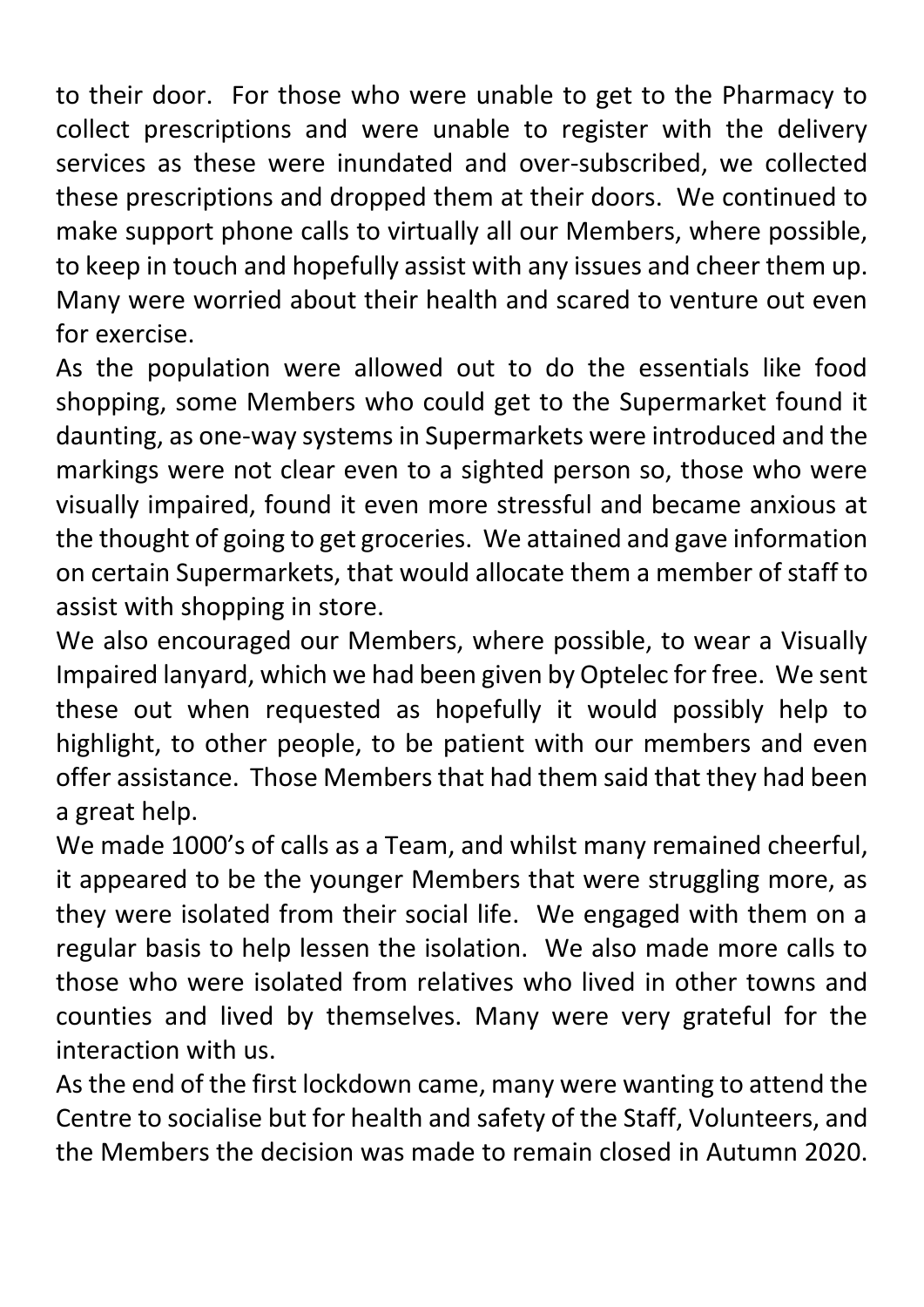We continued to support our Members with phone calls and emails. A monthly newsletter was introduced, which was a great talking point for those of us making phone calls, as many of the Members really enjoyed the quizzes and information given in them. As it neared to Christmas 2020, there was a second lockdown, and this had a spiralling effect on our Members who were keen to get out and socialise. The situation declined and come January 2021, we were into the third lockdown for 3 and half months until  $12<sup>th</sup>$  April 2021. This had another negative effect on people, as many were starting to struggle with the loneliness. Many had now been apart from family and friends for nearly 10 months. It was difficult and challenging to keep the spirits up of those we were phoning, as some would end up getting quite distraught saying that they didn't see the point of being here anymore as they were so lonely. The loneliness, for many was starting to take hold, especially where they may have lost a member of their family. Funerals were very restricted for attendance and if someone was in hospital, there were no visits allowed. We continued to do phone support and again, many were grateful for the contact and someone else to talk too.

On a positive note, during this last year we have gained many new Members who found us through having difficulties in trying to access other services. People were finding it impossible to get hold of or get through too many Organisations but, as we were in the office at least 3 days a week, we were on hand which many were grateful to us for. Hopefully soon they will start to enjoy the Membership in a more normal way from Autumn 2021. Many have appreciated the support phone calls and contact they have had with us and that we were able to assist them in some way.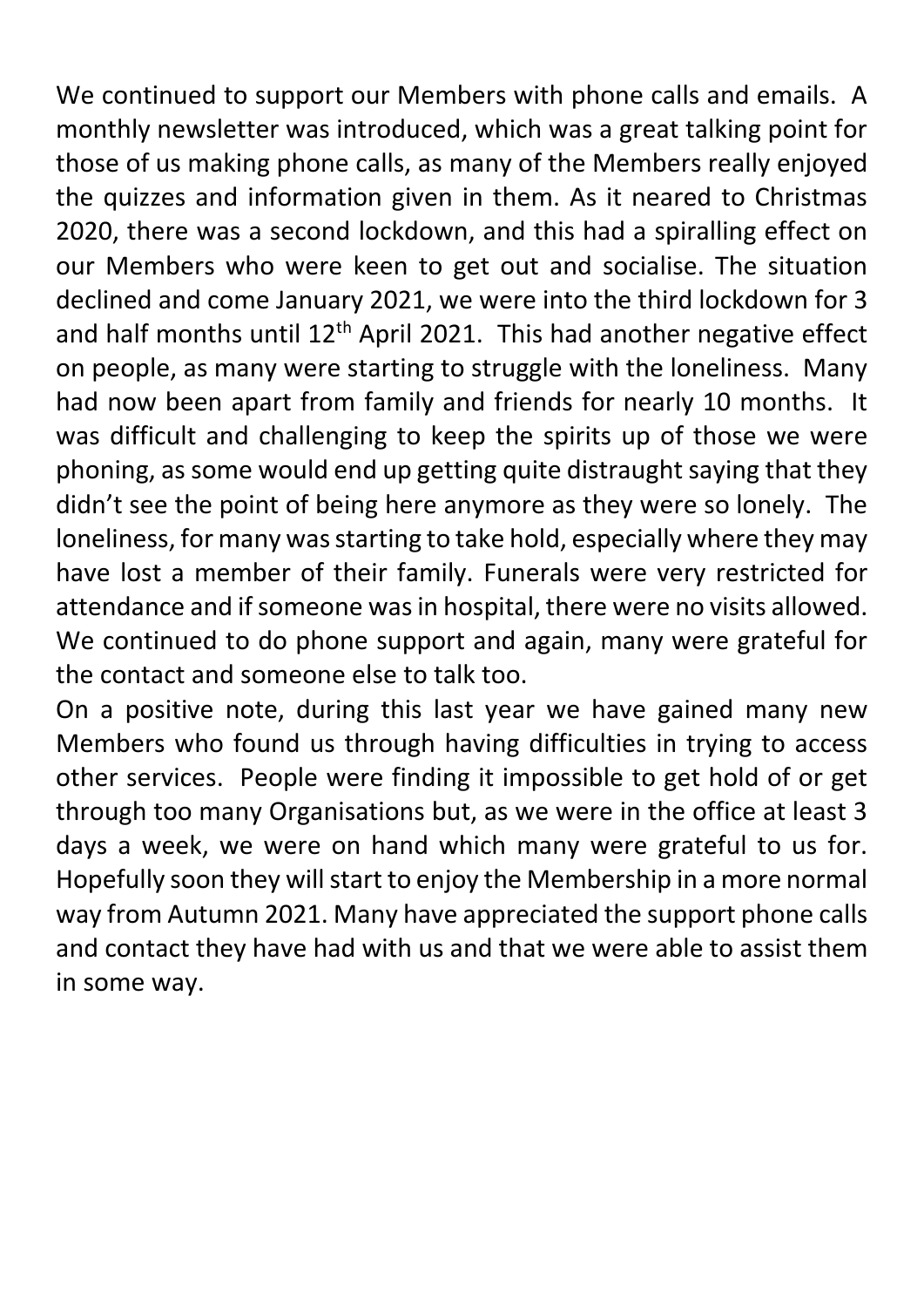

### **Home visitor Charlotte - Keeping in touch with members during the pandemic, the stirring of memories**

Over this last year, I've travelled all around the world, been to parts of the UK I've never heard of and even travelled back in time. A strange thing to happen during a pandemic. But it's true.

So how did this happen when the world was locked down due to the first pandemic since Spanish Flu in 1918? Through the members of Vision Support, that's how.

By April 2020 we all began to experience the long days of 'lockdown'. There was a palpable blanket of gloom steadily descending and a sense of impending disaster. As one of Vision Support's Home Visitors/Vision Support Advisors, we usually visit members who cannot get to the Centre. But no more home visits to our most isolated members. More isolation on top of what is already a limited lifestyle with little or no family nearby, locked in and locked down, members' homes literally became their prison.

Making the phone calls to our members to say we wouldn't be visiting felt like the hardest thing to do, especially when they needed us most. With each phone call that I made a common theme began to emerge. One of dread. Phone call after phone call, I found myself listening to members talk about how the news of the pandemic was so reminiscent of the announcement that Britain was going to war. I found myself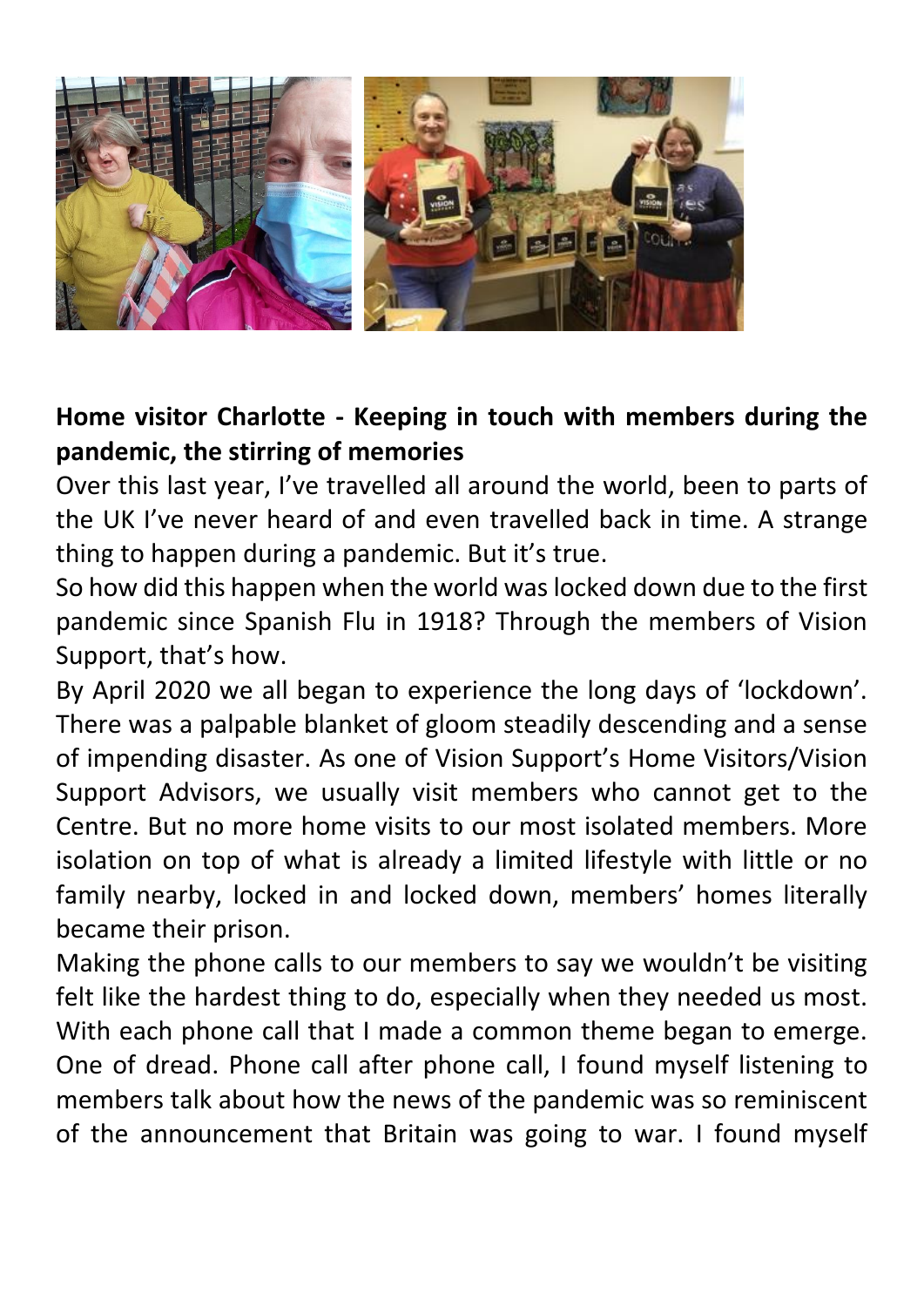transported back to WWII. Members described hearing about the pandemic was like reliving hearing that Britain was going to war. They described their feelings of uncertainty, of dread and fear. Asking me if I thought the world would survive? Will life ever be the same again? These answers couldn't be answered back in 1940, nor now. Many of our members saw active service during WWII or were under the age of 18. The pandemic trigged their memories with many asking why am I thinking of this now, I haven't thought about this for years? Members said they'd not been aware that they must have subconsciously buried those feelings upon hearing of the outbreak of WWII and suddenly they came flooding back. Phone call after phone call to members, there was an out-pouring of suppressed or forgotten feelings from long ago. There was the expressed horror that they never thought the world would be on the brink of disaster again. They never thought they would have to face this twice in their lifetimes. Many members who were children in WWII also expressed that now they knew how their parents felt. And now they were having those same feelings of dread about the future for their own children, grand-children and great-grand-children may have to face. For some members, the pandemic news triggered feelings of grief, long suppressed, when they'd experienced the loss of a parent, brother, sister, aunt, or uncle during WWII which, perhaps, they'd never truly processed.

Other powerful memories followed. Rationing. As the 'early' days of being in a pandemic started to make an impact on all our lives, it again reminded our members of war time rationing. While members would marvel at the panic buying of toilet rolls, it triggered their own memories of the lack of food and their restricted diets. Which we now know has enabled the WWII cohort to live so much longer and for some, in much better health than many people younger than them.

My phone calls to members transported me all over the world and all over the UK. From the streets of Liverpool, where a direct bomb hit took out the home of Agnes while she and her family were in the air-raid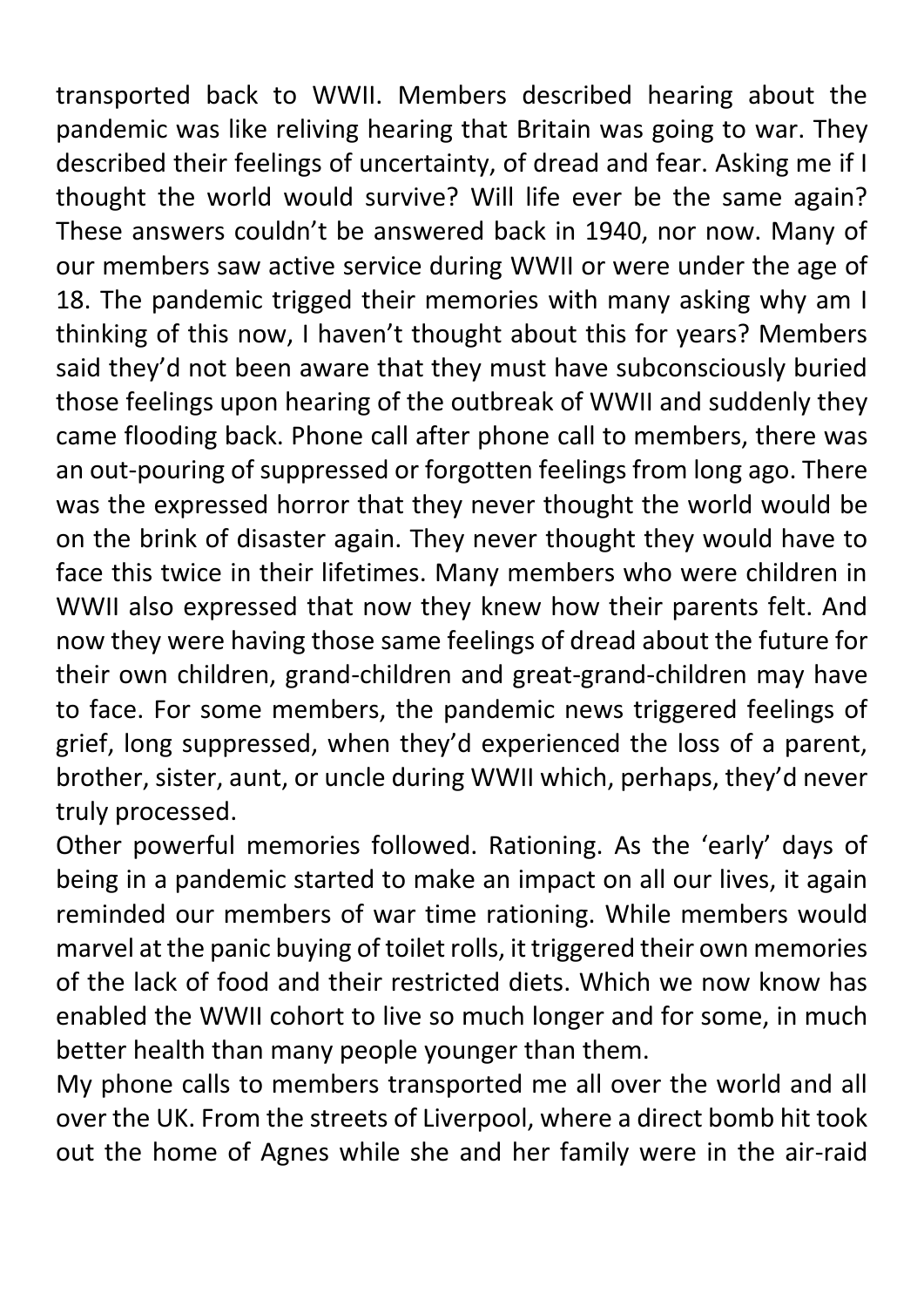shelter in the garden. I heard about the Army of Occupation in Hamburg, Germany from William, who had been posted there during WWII and stayed on afterwards to help rebuild what was once a beautiful city.

And to the Singapore Battle Box, surrendered in 1942 to the Japanese with member Raymond, who began his long WWII service on a flight from "Blighty to Tel Aviv" and how his eyes couldn't believe seeing beaches with palm trees and such a blue sea. Then onto Malaya. Then back to Raffles Hotel in Singapore for a cold beer. Raymond wondered how the world would cope with this silent and invisible battle. Raymond was very emotional while talking to me. I was touched he was sharing these memories with me.

Now it was time to for some very powerful imaginary from Pat, who grew up in South Shields during WWII. She remembers being in the airraid shelter in her back yard. The door would be open so they could watch the German planes roaring up the Tyne to drop their bombs on the Newcastle docks. Then one night, a bomb was dropped on the centre of South Shields with a furniture shop taking a direct hit. The next day all the kids went to have a look and Pat remembers seeing bomb-blasted buildings, knee deep in feathers (there were many mattresses in the furniture shop)!

The stories went on and on. There was the heart-breaking news that another member of Vision Support had died in April 2020 after only a few weeks in a care home. Her husband never got to visit her and feels he never got to say goodbye. This happened to many of our members, being unable to visit loved ones during lockdown. And certainly no visitors to their own homes.

As time wore on, and more lockdowns loomed, our members spoke of the effect on their physical and mental health. Many already had limited mobility and were noticing that their strength and stamina was diminishing fast. The smallest of tasks within their homes had now become impossible. One member had become so weak, she couldn't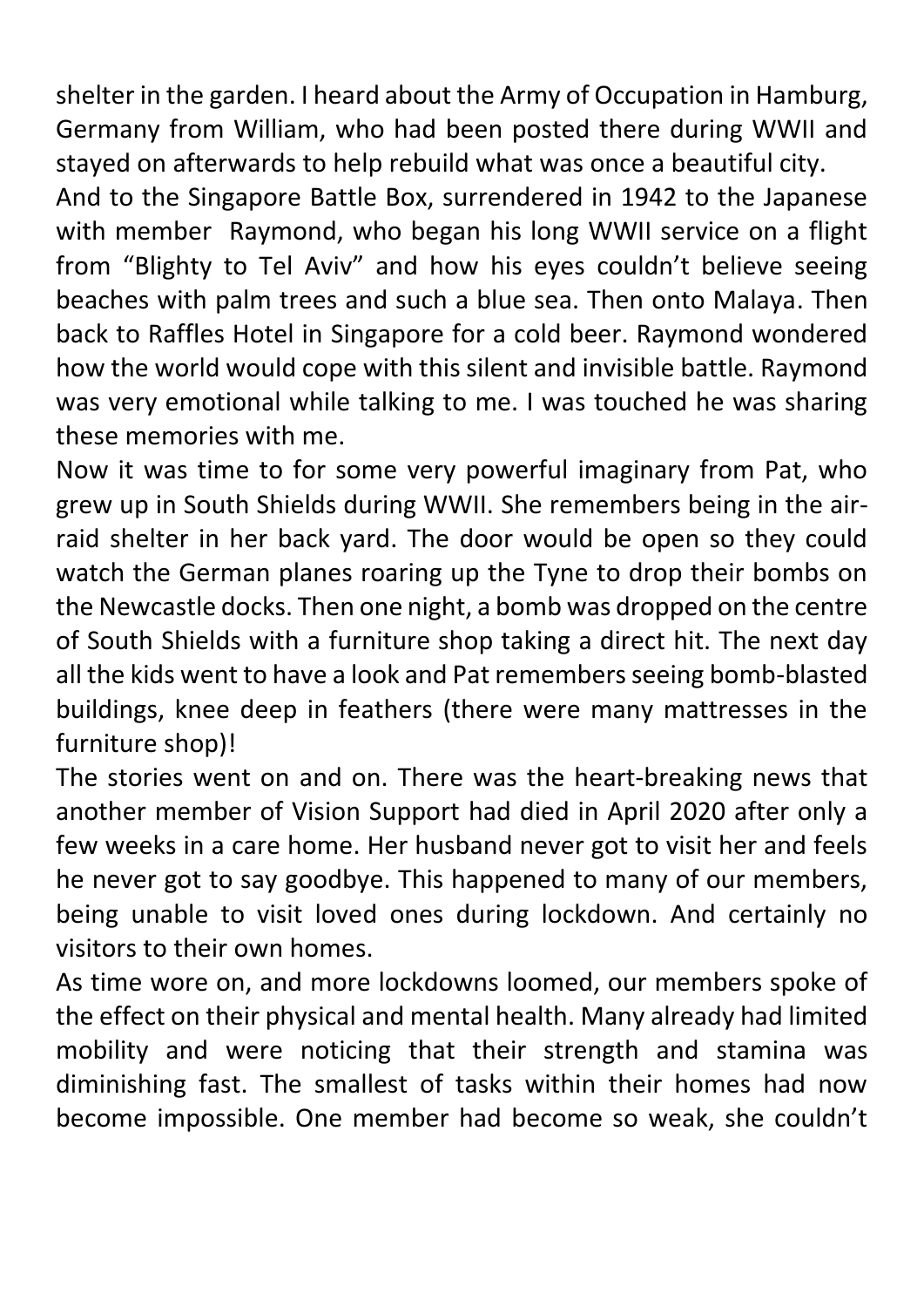even press the entry buzzer to open the main front door to her building. We arranged for a key safe to be installed.

There were the good stories too. Like getting Scott's Porridge Oats for James (only that brand would do) and leaving them on his front doorstep. Of the white cane that disappeared from planet earth, when member Pauline hadn't even left home for six months! All the stops were pulled out with our good working relationships with the Sensory Team at North Yorkshire County Council (who also pulled all their own stops out too) and delivered a new cane the next day. To the emergency deliveries of food, talking watches (a must for the visually impaired) all done by our very own Deliver-Sue, and multi-vitamins to a member who was concerned as their hair had started to fall out. There are many other examples, too many to list.

As home visitors/vision support advisors, now delivering the service over the phone, our role has remained the same. It brought into sharp-focus what is needed to do this: empathy, compassion, good listener, spotting gaps in support, noticing what is not being said, broad knowledge of equipment and support available for VIPs, organisational skills, IT skills, up to date knowledge of benefits, safeguarding, the care act, building and maintaining productive relationships with social services, GPs, voluntary sector organisations, ability to give up-to-date, accurate advice and information, signposting, resilience, resourcefulness, the ability to cope with emotions (both ours' and members and their families) when 'the end of life' is approaching. And for those happier times, a great sense of humour.

#### **Volunteers**

We have many unsung heroes in our story this year, those who have gone above and beyond what anyone would expect. Some, even unexpected, who are not 'officially' volunteers but those who are members that have supported each other through a difficult time, who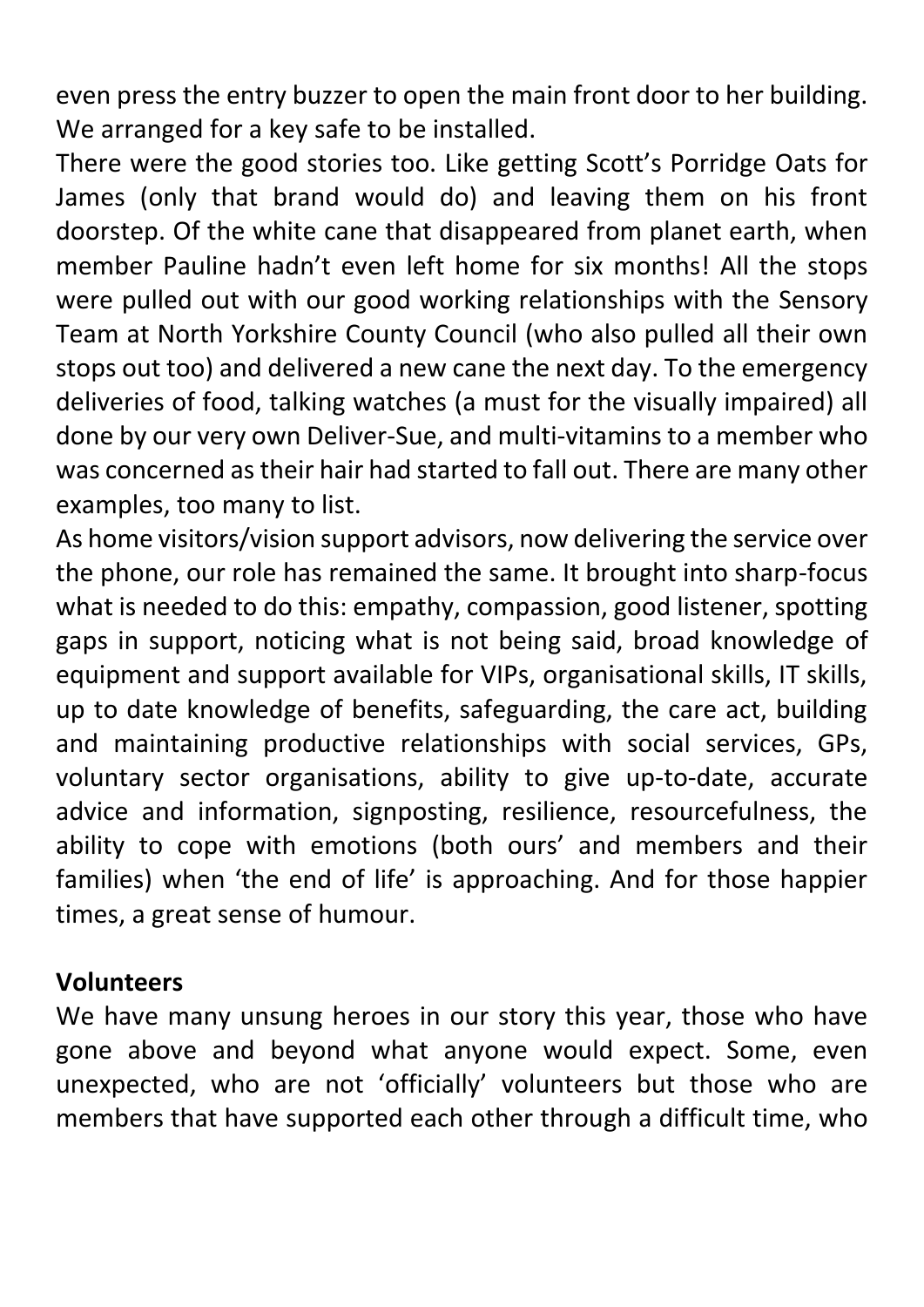have taken the time to stay in touch with those who needed that extra support and shown such devotion to their peers.

Volunteers, John Mellor, Ann Routledge (who is now back on reception) and Pauline Nolan, who have devoted hours and hours of their time telephone befriending our members. John ensuring that our Ripon Vision Support Group members received regular calls, offering emotional support and friendship. Ann, who continued her volunteer role working two days a week swapping her reception duties to calling members who would usually attend classes and activities at the Vision Support Centre and Pauline, who continued to call her members on a weekly basis to ensure they always had an opportunity to talk things through. **Between them they made 1325 support calls to members.**

Numerous other volunteers offered their support to members during the pandemic by delivering essentials, wool for knitting and Christmas gifts. Also contributing to the monthly newsletter and generally offering their support during this difficult year. We can never thank you enough for being there when your help was needed the most.

#### **John Mellor, Ripon Vision Support Group**

Sadly, in the period March 2020 to September 2021 the Ripon Vision Group (RVSG) had no meeting. The impact of Covid might be considered to be less in Ripon relative to more crowded urban situations. The reality was that, for the age-group of our Members (well above 80), Covid has been a constant shadow resulting in attitudes of extreme caution. Consequently, at no time was it judged wise to reopen meetings. A further factor in making the decision was the inability to meet in the Care Home, which for many years had given us a very admired high level of care and attention. This Care Home, in common with so many in the UK had 8 deaths due to Covid. It was suspected that the cause was the discharge from hospital of a person, who developed Covid and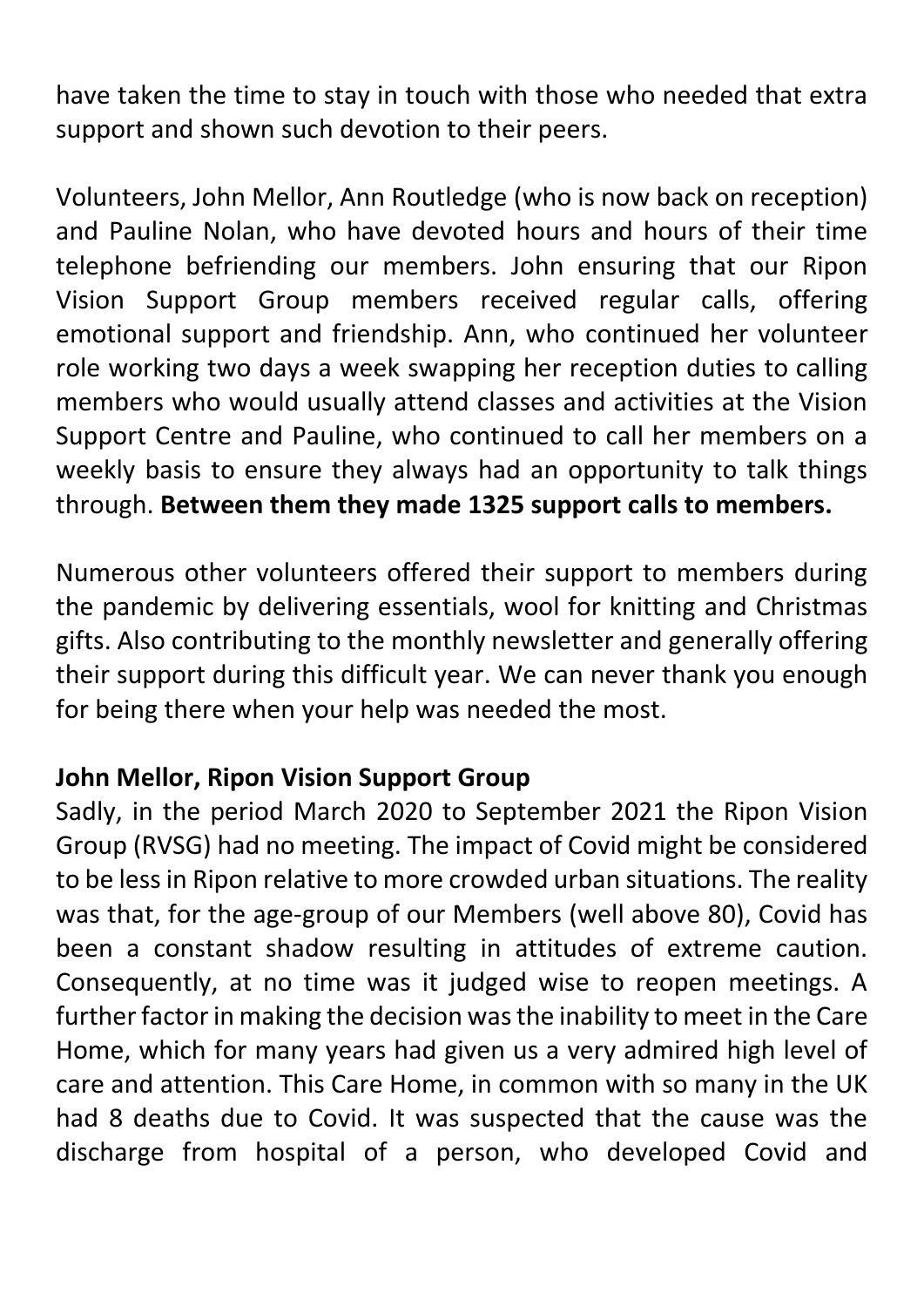consequently provoked further cases of Covid. Understandably the Care Home had a firm policy of not receiving Visitors. The knowledge of the episode was a significant factor in increasing our cautious attitude. A further distressing factor influencing our attitude was the knowledge that one of our sightless Members was confined to his room for many months, unable even to exercise in the garden of his Care Home. It is therefore without apology, we note 2020/2021 was a sad year, but one in which contacts were retained and news shared.

The Members of RVSG were delighted to receive regular news from VSHD and, at times permitted by Covid, accompanied by much wearing of masks, the Visitors organised by Tanya and her Team. In this year, these visits and the sense of being in contact with the outside world were much appreciated.

Thank you to all the Members of the Team.

Despite the lack of meetings, Ripon has not been inactive. Members initially received phone calls once a week, permitting the shock of Covid and the utterly new circumstances of a lockdown to be diluted by an exchange of news and the feeling of a problem shared. As the months went by there were two changes. The phone calls were reduced to maybe one per fortnight. The other was the beginning of discussions of what do we do next. So the rest of this report is divided into the period of 2020 when our focus was supporting each other and the period in 2021 when the focus turned to discussions about future activities.

The period of supporting each other was reflective about our stages in life. Attending regular weekly meetings provides an impetus to continue. The Ripon Group rejoiced in having Members who had held Membership for many years.

Even on a cold winter morning the attraction of the fellowship and entertainment stilled all questions of should I go. However, once it became apparent that Covid was with us for many months, if not many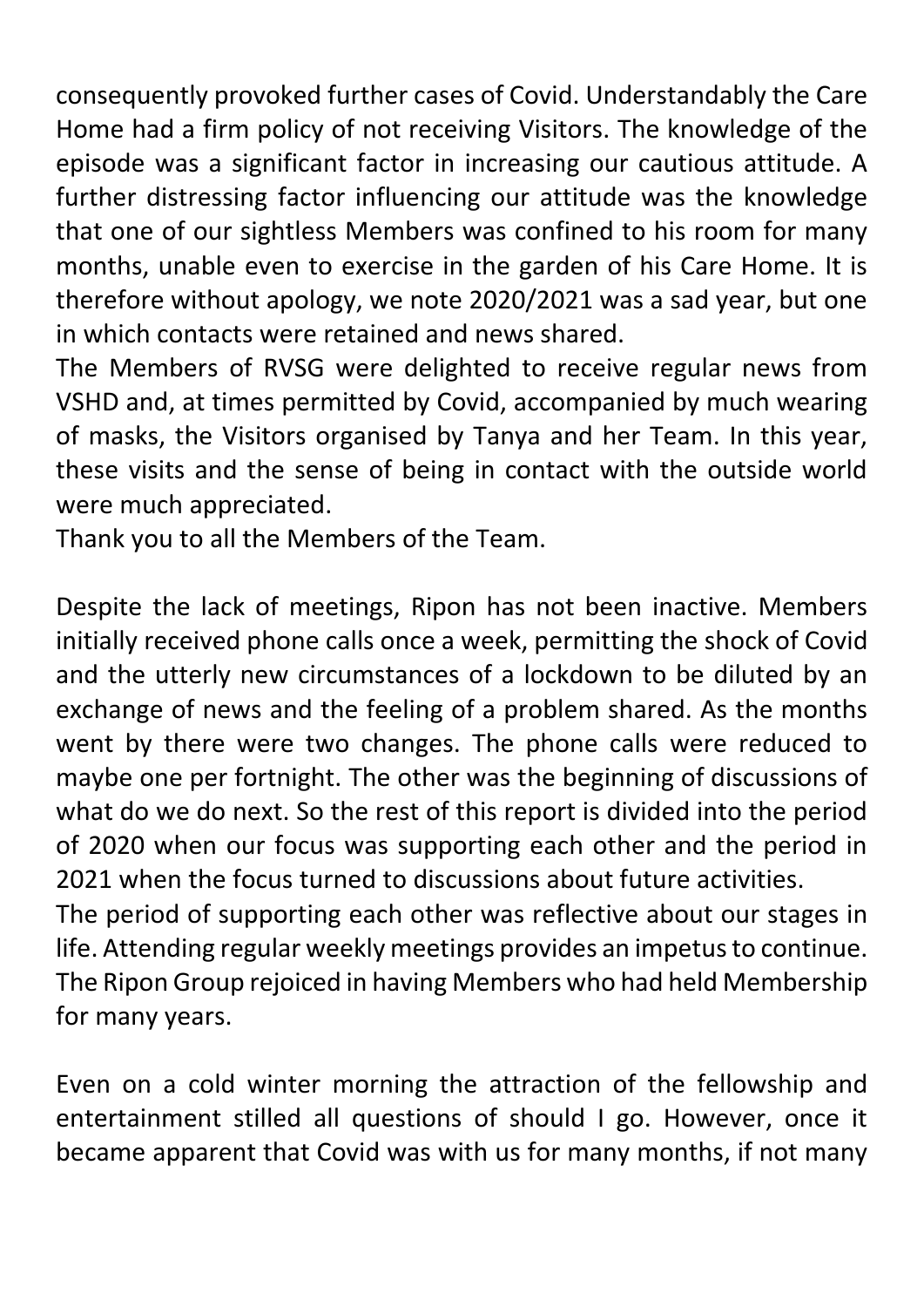years, or as *observed* likely today, permanently, new questions began to form. They were not of the form do I want to go, but instead, is it time that I stopped going.

Telephone calls often had reviews of medical conditions, leading to the observation, 'I am not sure that I should be up to going in the future.' The responsibilities held by Members could be viewed in the context of seeing a time-line of before Covid on one side and post Covid on the other side.

For some the decision of whether to continue or not was taken from them. Very sadly, we report the death of Raymond Smith, a longstanding, faithful and much-loved Member. Happily, his death came suddenly and he was out and about until close to his end. He had a weekly appointment with another of our Members who is unable to read a newspaper because of sight-issues. Their discussions were based on a mixture of news items of the day, heavily diluted by reminiscing about the past. A second death was that of Tony Teasdale, another faithful Member. His widow, soon after left Ripon to live with family elsewhere. We recognise that other Members struggle more with their health and although decisions might not yet have been made, when we commence again, we will have lost more cherished active Members.

Three Members have had a crucial role over many years. Doreen Flockton has been our Treasurer for so many years, we have lost count when she commenced. Our financial fortunes are small by comparison with the national debt but Doreen has safely seen us through untroubled times and more recent Covid times, where our bank threatened to close our account because of inactivity. So a big thank you to Doreen.

May Livingston and Joan Thompson together with Doreen have also carried out the important business of preparing tea and coffee and ensuring that each table had a fair share of chocolate biscuits. Again, a big thank you.

And so to 2022 with Covid a worry, but plans all made to have a new home on Tuesday mornings at Allhallowgate Methodist Church. We look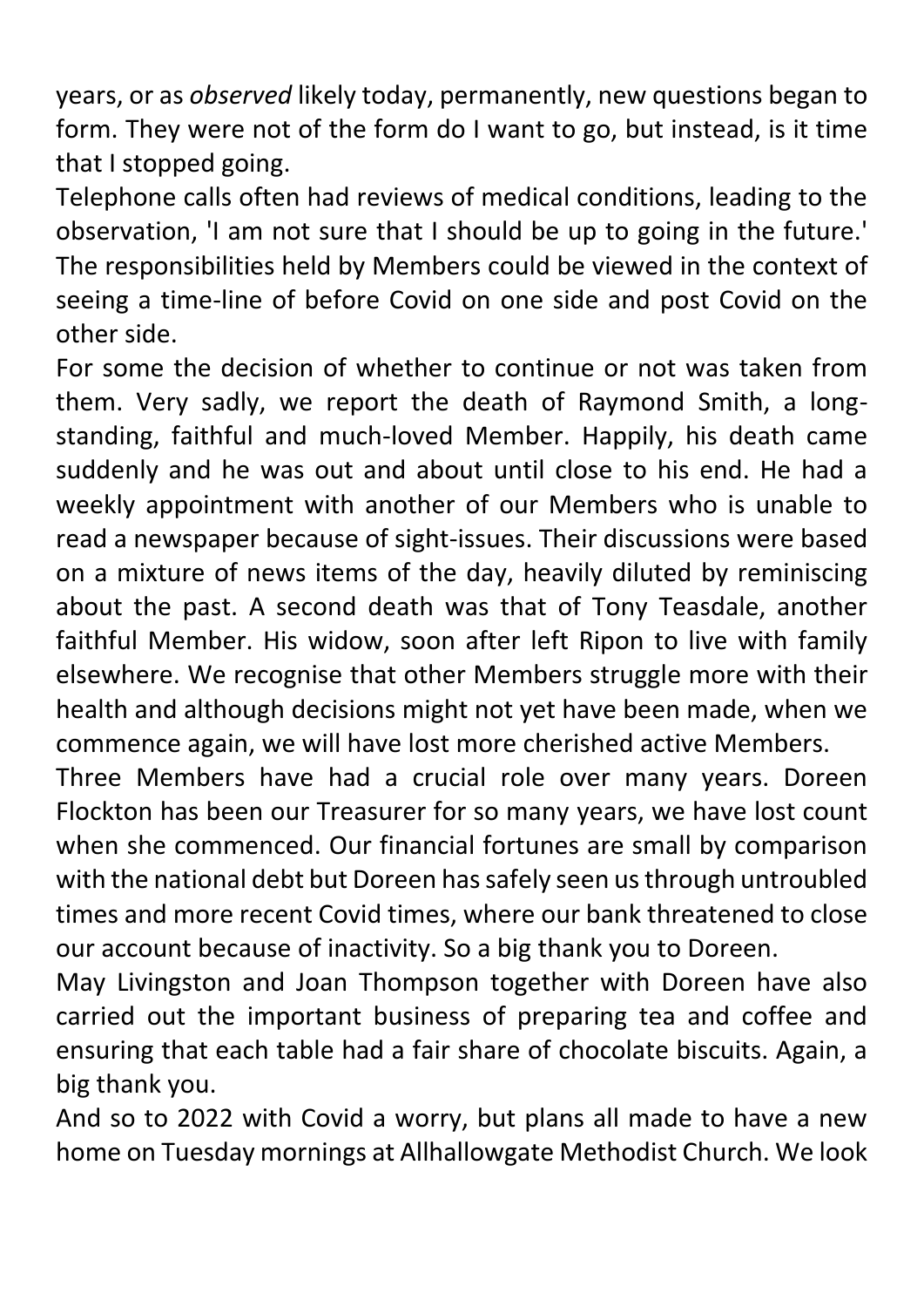forward to a future in a new venue, conveniently placed close to the bus station and we thank the Church for giving us a lovely welcome. Ripon Vision Support Group looks forward to many more years.

# **Ann Routledge, Vision Support Advisor, Volunteer**

This year has been a very strange one for everybody & not least for our members. My contribution to the Society keeping in touch with all our members was to telephone befriend our members who in normal times would be coming into the Centre.

I found it very interesting & as time went on, I could detect the change it was all having on our members. As we got to know each other better I found that they opened up to me and we did have some very interesting conversations. Some needed more support than others and I found that some members did get quite low. I always tried to end every conversation with a laugh! which was hard at times.

It was hard in that a few of the people I was calling passed away & it was sometimes the only way we found out as the relative broke the news to me, we were then able to offer the family support and a listening ear.

In a way I suppose the experience of having all these conversations helped me, for two full days every week I was fully concentrating on other people & how they were feeling.

### **Special thanks**

Our special thanks to Sara Horbury who very kindly continues to help with the organization of our finances and to David Pullman, our Independent Examiner, for all his efforts over several years on often complex issues and for so generously giving his time free.

### **Supporters**

Vision Support Harrogate District relies on the generosity of individuals and groups from our local community. We are a very busy charity supporting a large audience of visually impaired people, through early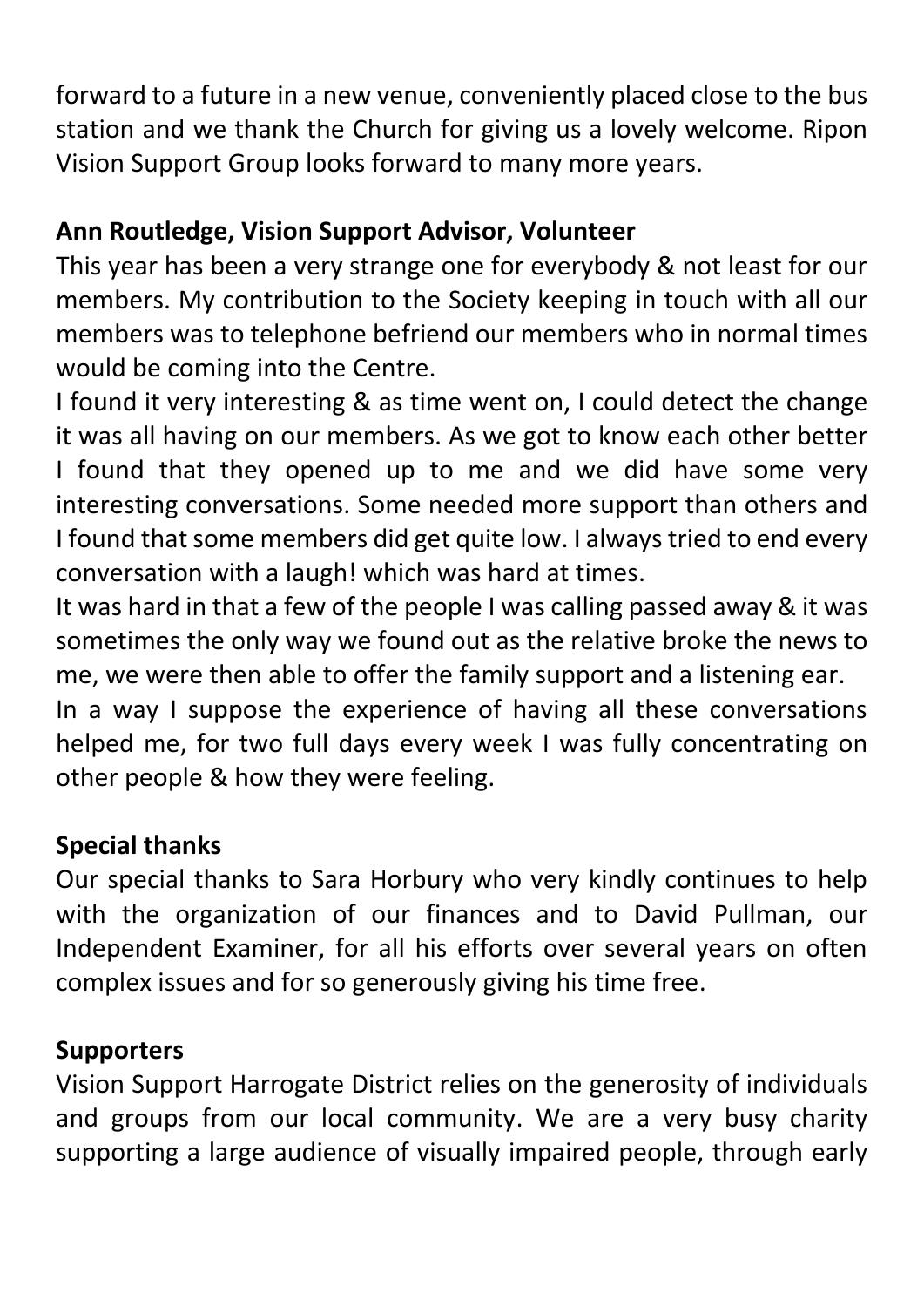diagnosis to supporting people in their own homes. We could not do this without the support of legacies from our friends who have sadly passed and donations in Memoria from friends and family members. We couldn't do it without the wonderful support of local businesses displaying our charity boxes, and other groups who raise money for us, the public, our members through regular giving and home collection boxes, their families, volunteers and many of the churches who run coffee mornings and kindly donate money to Vision Support. We thank you for your generosity and support.

# **Vision Support Face masks**

With kind donations from our friends at **Harrogate Masonic Spa Lodge**, **Yorkshire & West Riding Masonic Charities Fund** and Vision Support Volunteers we were able to provide reusable Vision Support Face Masks to all our members, this enabled them to be visible as visually impaired people when out and about in the community, helping others recognise their sight loss and be more understanding of their challenges and inability to social distance. We hope these masks helped our members feel more confident whilst out and about.



### **Raworths**

Our special thanks go to our wonderful friends at Raworth's LLP, who have done and continue to do an incredible job of supporting our charity over the past year. We had so many plans to celebrate our Centenary, which disappointingly, all had to be cancelled due to the pandemic, yet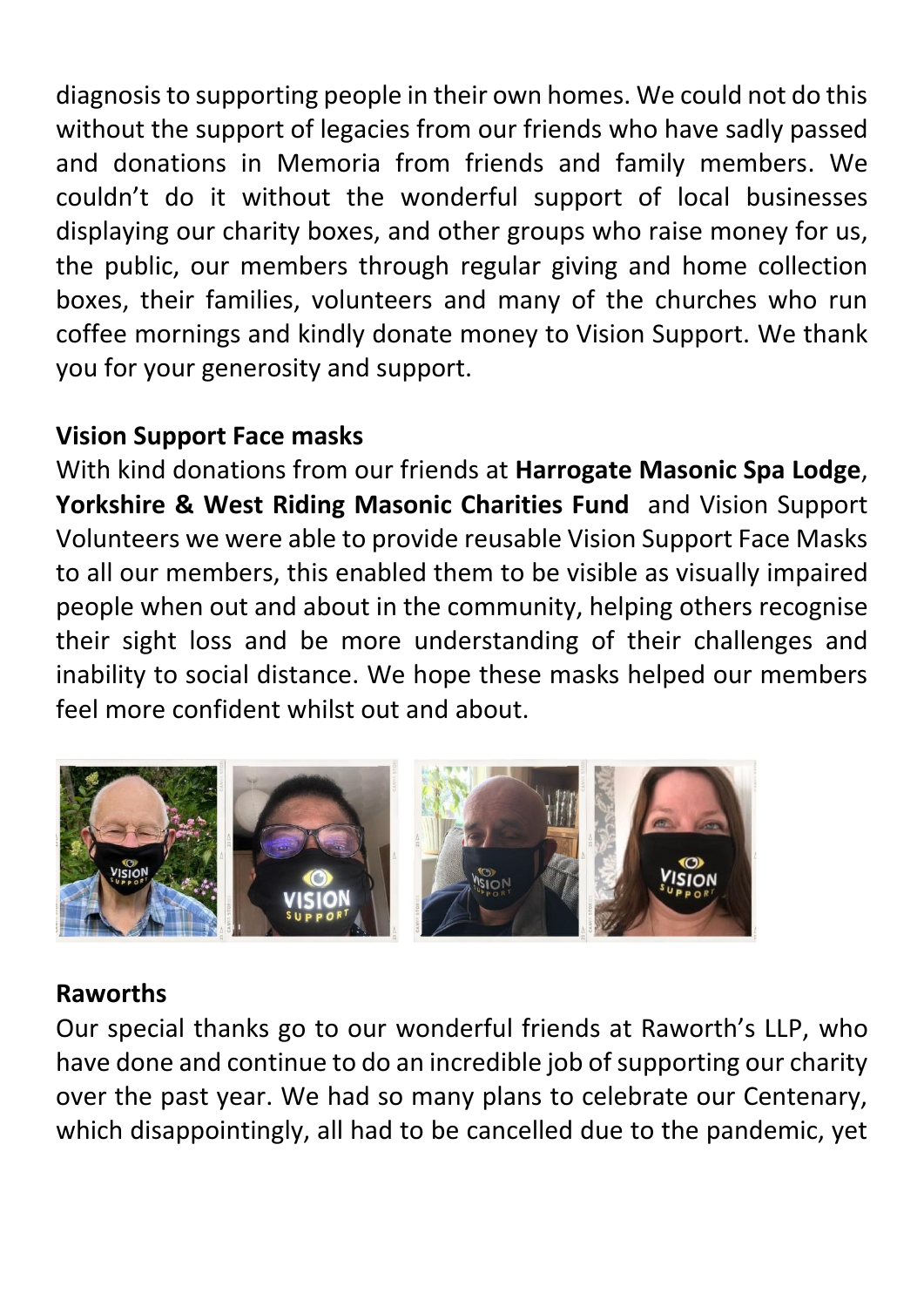Raworths continued to support us despite having a difficult year themselves, with everyone working from home.

We thoroughly enjoyed a virtual fundraising quiz hosted by Katie and her husband. The whole team at Raworths supported our Christmas delivery project, donating lots of goodies, which were sent out as Christmas gifts to all our home visited members. We were also delighted and grateful to receive a substantial Christmas donation made to our charity to support the vital work we do. This helped us fund the extra support and newsletters we provided to our members.

Team Raworths also donned their trainers for us challenging themselves in the Virtual Great North Run.



Members enjoyed being involved in the Raworth's Christmas bauble appeal by sending in photographs which then appeared on baubles and hung from a Christmas tree in their reception alongside Raworths staff baubles.

#### **Rotary Club of Harrogate**

We would also like to give special thanks to the Rotary Club of Harrogate for their kindness in helping deliver Christmas gifts to our most vulnerable members.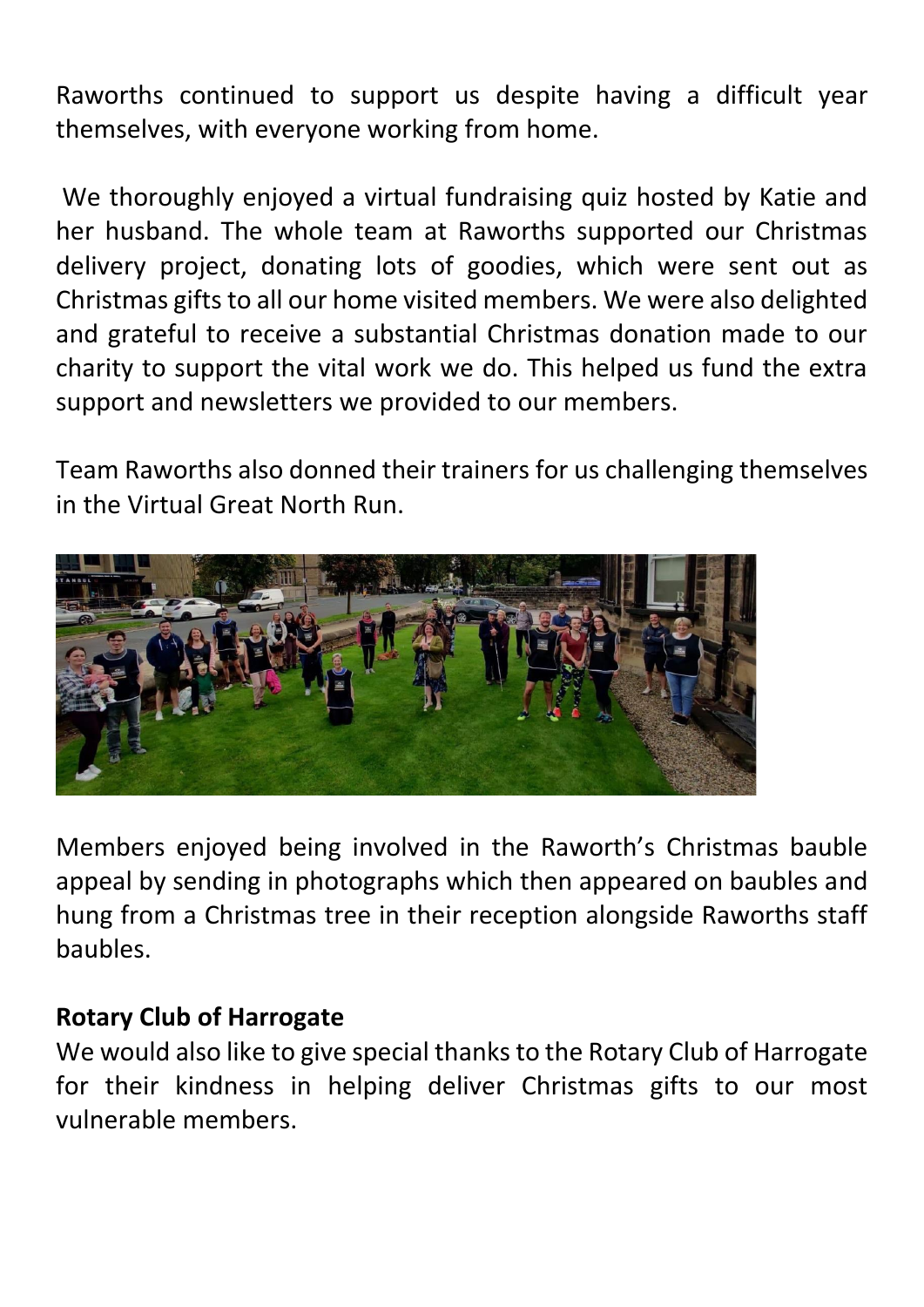# **Covid Funding**

**Independent Age** supported Vision Support during the pandemic with a grant which enabled us to provide an additional 2 days of service a week to support our most vulnerable older members. We give our sincere thanks to them for recognizing the needs of our members and supporting us in our work.

**The National Lottery** provided Vision Support with a grant to support our work with new and existing members, their contribution was invaluable and enabled us to provide an additional 3 days of support to our Vision Support Services.

**Two Ridings Community Fund** supported Vision Support during the pandemic with a grant enabling us to purchase equipment for our home visitors to be able to work from home. We are very grateful for their support and contribution to our charity work.





**Since 1817**